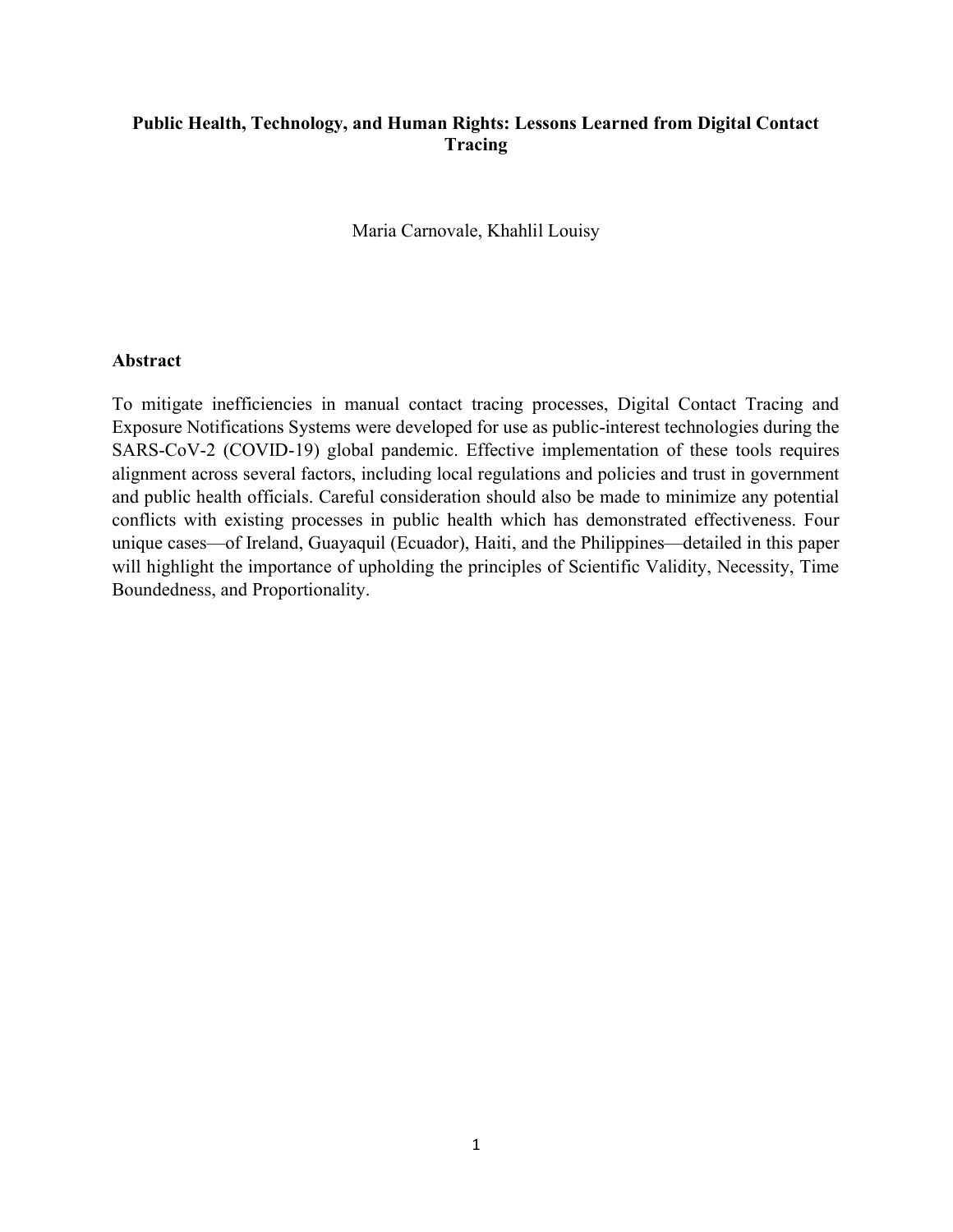# **Table of Contents**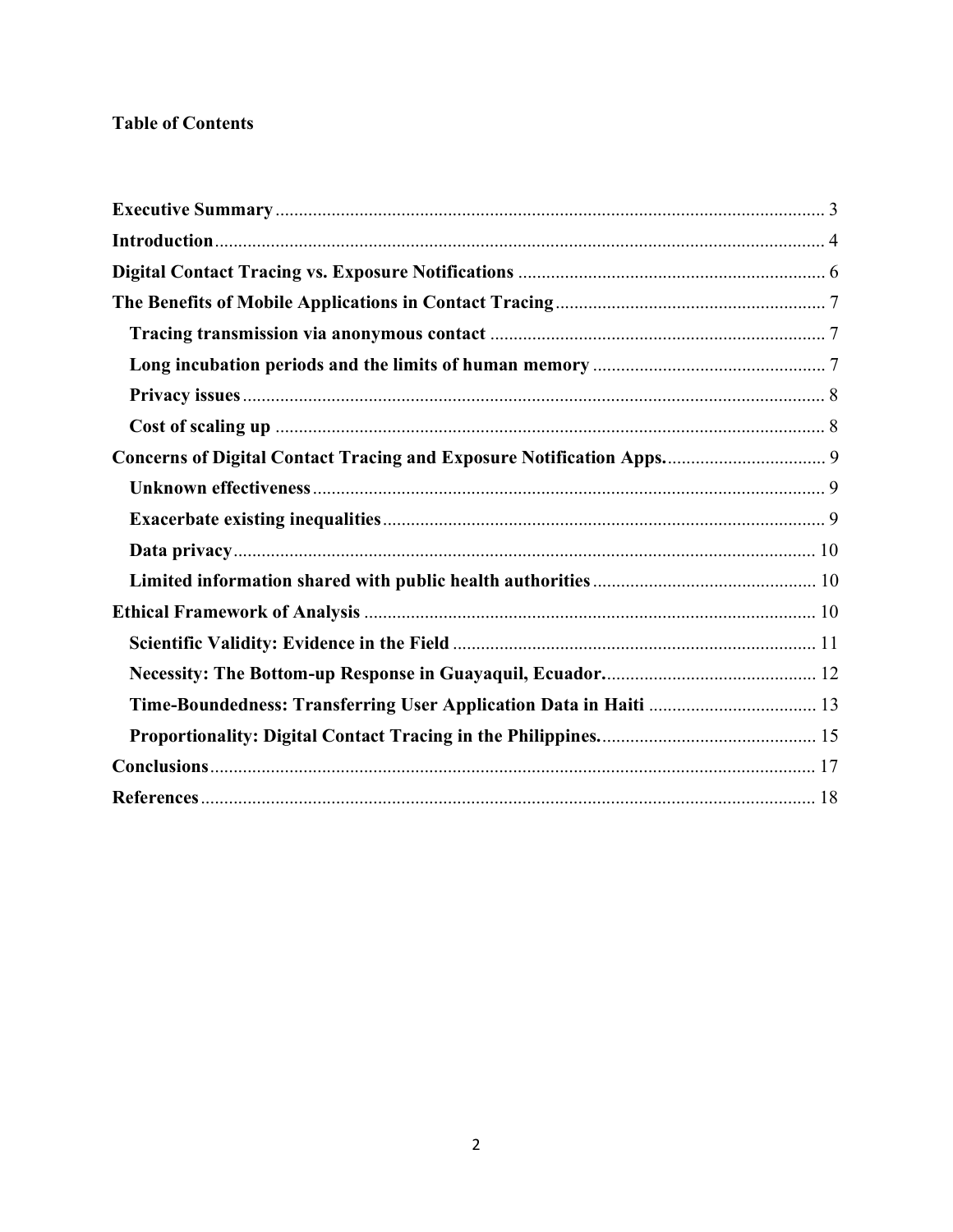### Executive Summary

The devastating toll on human lives consequent to the SARS-CoV-2 global pandemic underscored a pressing need for innovations in public health practice to respond to modern-day crises at the population level. The exponential rise in incidence and prevalence rates of the disease between March 2020 when it was declared a pandemic by the World Health Organization and the proceeding months, pressured governments and health practitioners to seek alternative solutions to existing processes or to augment their practices. Several technology companies and tech-driven non-profit organizations developed digital tools to assist contact tracers with their work, each claiming that their solutions were privacy-preserving, would improve efficiency in the contact tracing process, and benefit marginalized and vulnerable communities.

Digital Contact Tracing and Exposure Notification Systems were among the most prominent of those tools and were largely driven by Apple and Google. Rather than relying on memory, individuals would download a mobile app and give permission to exchange Bluetooth keys. Should an individual test positive to COVID-19, they would simply upload a verified code given to them by healthcare providers, which would trigger a notification to other devices in the population if they were in close enough proximity to the infected individual for their phones to exchange keys. Other solutions used GPS technology which required constant tracking and logging of the users' location. For those using GPS-reliant apps, they would transfer a file containing a log of their location–latitudinal and longitudinal points over a period of time to the contact tracer, who then sent out the exposure notification.

The extent to which these novel technologies were being implemented globally, triggered a team of researchers at Oxford University to develop a set of guiding principles for ethically implementing digital contact tracing and exposure notification apps. These principles were derived from the European Convention on Human Rights, the International Covenant on Civil and Political Rights (ICCPR), and the United Nations Siracusa Principles. Under these principles, the requirements for implementation of the app were met if there were (i) Scientific Validity sufficient scientific evidence that health outcomes could be improved through the use of the app; (ii) Necessity—no available alternatives would be less harmful; (iii) Time-Boundedness provisions for sunsetting the collected data in a realistic time frame; and (iv) Proportionality—the gravity of the situation justified its implementation, despite any social and individual costs.

In this paper, each of the four principles is detailed in a specific case, informed by high-level engagements between various governments, public health departments, or multilateral organizations and the PathCheck Foundation, one of the largest providers of exposure notification systems internationally. The Irish use of NearForm and the Ireland Health Service Executive's COVID Tracker app forms the basis of the Scientific Validity case. A citizen's response in Guayaquil, Ecuador is summarized under Necessity. Transferring individual data from the app to a different setting from its intended use is detailed under Time-Boundedness, and the Philippines' attempt to develop a citizen surveillance tool is reflected upon under Proportionality.

Implementation of digital technologies is non-trivial, even when they have been developed for use in the public's interest. This is at a time when trust in both governments and big tech companies is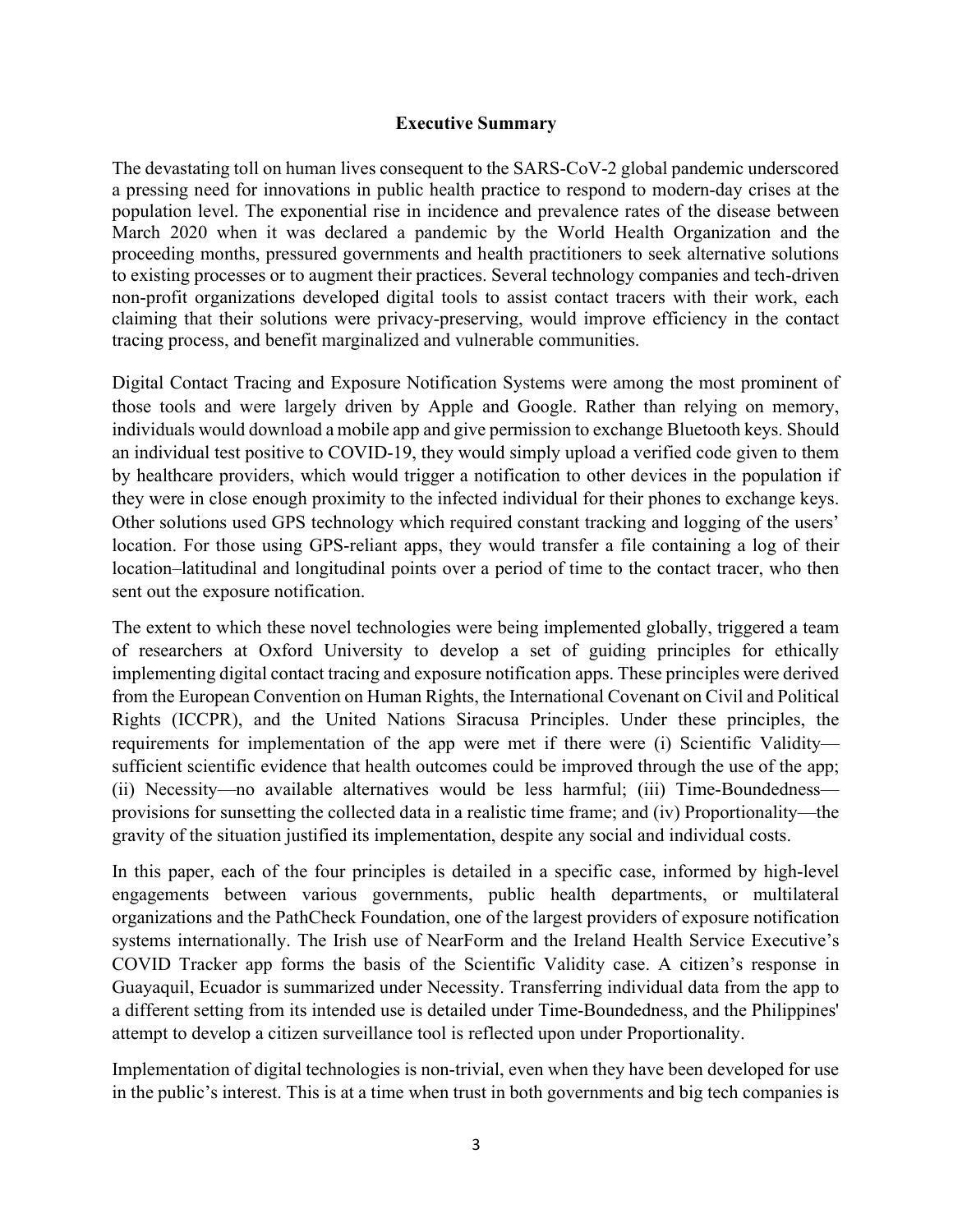low. To ease this process, governments and policymakers need to consider the range of possible externalities that could result from these implementations and find appropriate solutions as responses, in a transparent way. Transparency is a necessary ingredient in the adoption process – it builds trust between citizens and the implementors and encourages participation in public discourse. Protections against unintended use of the tools must also be instituted, thereby limiting any potential for violations against human rights.

The effectiveness of any piece of public-interest technology is dependent on the complementarity of the local policies in the context within which it is being deployed. If these digital tools are to be substitutes for public service, their operational processes should not run afoul of existing policies or regulations, nor should these policies hinder the processes which make them effective. To that end, successful implementations involve the two groups—policymakers and technologists working together to understand the constraints or limitations within which the tools must operate, and be designed to be compatible.

#### Introduction

Social distancing, lockdowns, limited travel, and contact tracing, both digital and manual, have been the main ingredients to most countries' public health responses to the COVID-19 pandemic since its onset in late 2019. Even those countries that contained the spread of the virus suffered enormous economic costs. The International Monetary Fund estimated that the pandemic might cost 9 trillion dollars only in output lost across 2020 and 2021 (Gopinath). Countries have been integrating technology in the design of effective public health responses to limit their economic burden and harm to individual rights and liberties. Many of those implementations have been controversial and subject to debates over privacy and violation of other human rights.

This paper outlines a set of guidelines for countries to align their use of public interest technologies with the protection of the human rights of their residents, based on observation of best practices and failed attempts in the use of digital contact tracing and exposure notification apps during the COVID-19 pandemic. The experiences of Ireland, Guayaquil (Ecuador), Haiti, and the Philippines described in this paper will highlight the importance of upholding the principles of scientific validity, necessity, time boundedness, and proportionality. Those cases will outline how violating these standards is socially harmful and might also hamper the effectiveness of the policy intervention by misaligning the incentives to the final users with the objectives of the policymaker.

There were (and still are) many open questions about the most effective policy responses to the COVID-19 pandemic. These questions are partly driven by uncertainties on its underlying virus— SARS-CoV-2. For example, the quick spread of the infection led researchers to posit that, rather than simply transmitting through respiratory droplets (fluids expelled when coughing, sneezing, talking, etc.) as it was initially believed the virus might be airborne—infective via aerosols suspended in air over long distances and time (World Health Organization, Transmission of SARS-CoV-2: Implications for Infection Prevention Precautions). In most countries, policy responses were adjusted accordingly. Estimates of fatality rates —the number of COVID-related deaths over the number of positive cases—were severely undermined by the lack of large-scale testing. More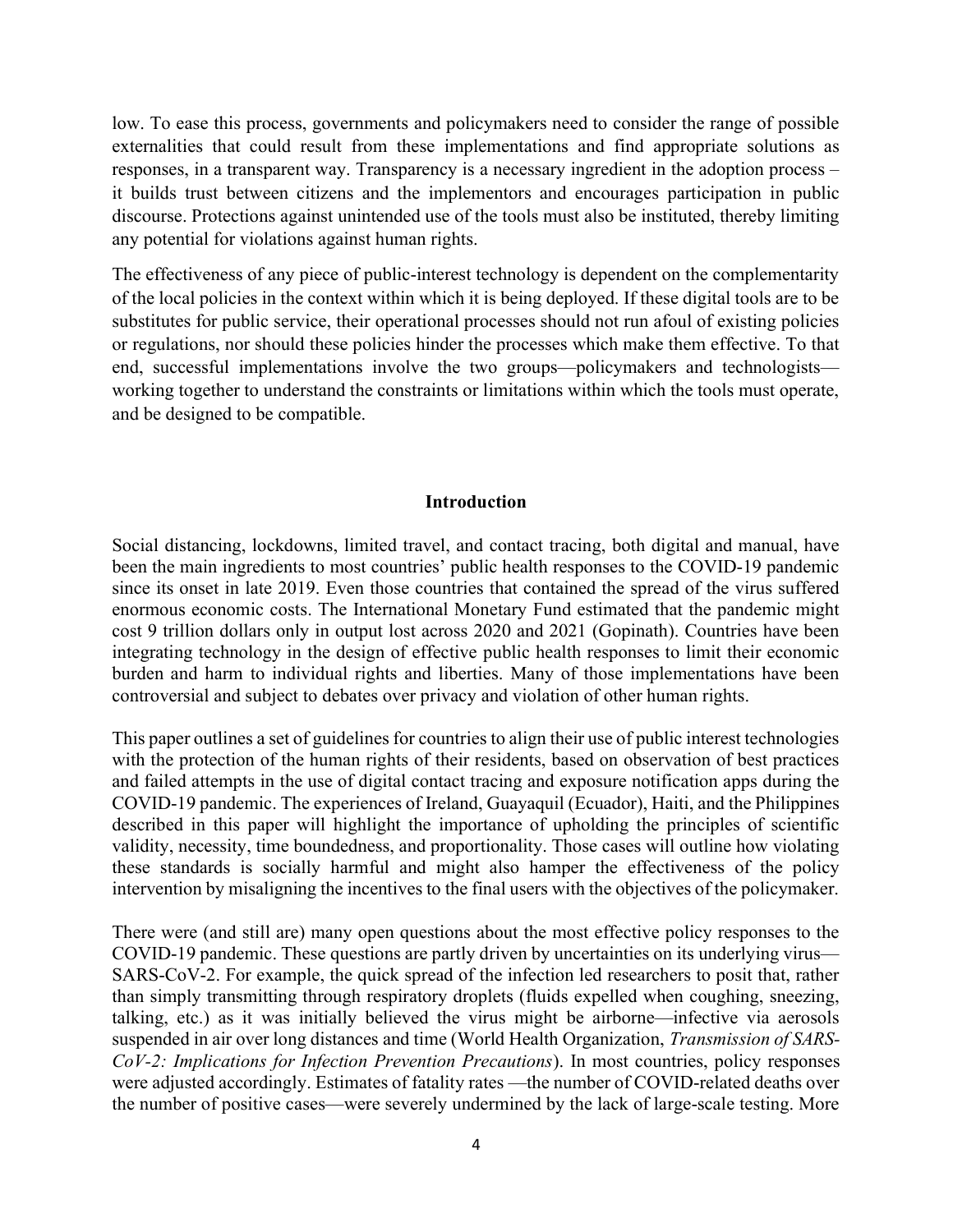recent scientific studies are converging around 0.5%- 1%. For reference, the mortality rate of the common flu is 0.1% (Mallapaty).

SARS-CoV-2 is a Coronavirus, the same virus family of SARS and MERS (National Institutes of Health). It can cause a wide range of symptoms from COVID-19—a debilitating and potentially deadly inflammation of the upper respiratory tract—to mild cough and other flu-like symptoms (Center for Disease Control). Its host is infective for up to 14 days before the onset of symptoms and most people carry the virus asymptomatically (Housen et al.). Therefore, its control requires strict preventive measures.

China, where the virus first emerged, contained it by imposing a severe lockdown and social distancing requirement in affected areas (Illmer et al.; Mei; Ji et al.). New Zealand quickly closed its borders to limit the number of cases in the country (James et al.; Reuters). Singapore deployed an encompassing manual contact tracing program to track infected individuals and quarantine them (Sagar). Most other countries followed their example with a combination of similar public health measures.

In all countries, contact tracing has been a key element of this mix. It was a cornerstone in the response to other virus outbreaks, such as Ebola in 2014 and SARS in 2003 (De La Garza). It is also routinely used to monitor and contain sexually transmitted infections, such as HIV/AIDS (Kass and Gielen) and chlamydia (England et al.), and other communicable diseases like tuberculosis (World Health Organization, "Tuberculosis"; Loredo et al.) and measles (World Health Organization, Measles).

Manual contact tracing consists of identifying people who have been in contact with an infected individual and are thus at higher risk of having contracted the virus. Contact tracers—trained individuals working under the direction of public health authorities—ask those who have tested positive to list who they have been in close contact with before the onset of symptoms. Then, they reach out to all those contacts, assess their risk of having contracted the disease, and suggest precautionary measures like monitoring the development of symptoms, getting tested, or quarantine, and ask to disclose their contacts to pursue potential downstream cases (Landman).

Contact tracing might slow the pace of transmission to levels that allow countries to safely lift some of the restrictions on individual movements and gatherings (Hellewell et al.; Keeling et al.). However, at peaks in infections, it requires a massive logistical infrastructure that includes hiring and training of a large number of contact tracers (Peak et al.).

To increase the cost-effectiveness of contact tracing programs and protect individual privacy, some jurisdictions have adopted digital contact tracing and exposure notification technology smartphone applications that detect proximity to other smartphones. If a user identifies as COVIDpositive, the app notifies any user that has been in proximity and suggests containment measures based on the probability of infection as calculated by an algorithm. Some digital contact tracing applications also give the user the option of sharing individual location data with public health authorities.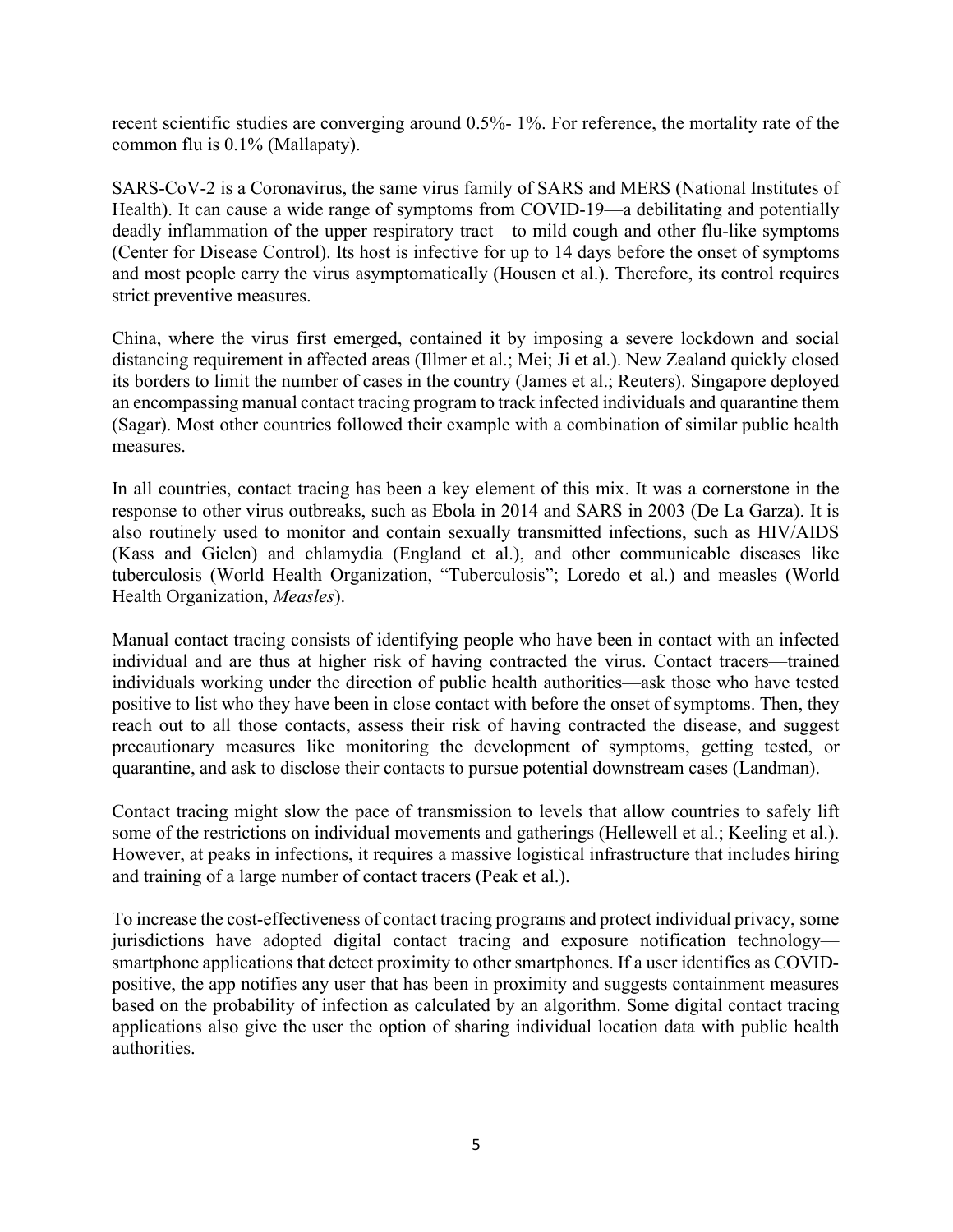It is still unclear whether digital contact tracing and exposure notification apps effectively reduce the infection rate. Most countries were struggling to integrate digital solutions with other public health measures. Digital contact tracing and exposure notification have been a contentious technology worldwide for concerns over individual privacy. Short of a few successful implementations like those in Germany, Switzerland, and Ireland, most countries are hovering around 5% adoption rates (MIT Technology Review COVID Tracing Tracker).

In the following sections, we are going to provide a short overview of the technologies that have powered most national digital contact tracing and exposure notification apps followed by an outline of the major benefits and concerns. Then, we will explain the four guiding principles of scientific validity, necessity, time-boundedness, and proportionality that will base our subsequent analysis of the case of Ireland, Guayaquil (Ecuador), Haiti, and the Philippines. Finally, we will conclude with a set of recommendations for governments.

### Digital Contact Tracing vs. Exposure Notifications

Manual contact tracing is a comprehensive, systematic approach used by public health experts to discover the path of an infectious disease from the individual who has been identified as a positive case, all the way back to the source of infection. Once a positive case has been identified, a public health expert, typically referred to as a contact tracer, interviews the patient to recall all interactions they had, as well as public venues they spent significant time in. The threshold for the time duration of these interactions and proximity to others differs by the type of infection. For SARS-CoV-2, the U.S. Center for Disease Control (CDC) defines close contact as "as any individual who was within six feet of an infected person for at least 15 minutes starting from 2 days before illness onset (or, for asymptomatic patients, 2 days before positive specimen collection) until the time the patient is isolated" (Center for Disease Control and Prevention).

Once all contacts have been identified, the contact tracer alerts each of those individuals of the possible exposure as quickly and sensitively as possible and evaluates and monitors them for symptoms of the infection. Contact tracing is often accompanied by case management.

Digital Contact Tracing and Exposure Notification are often conflated terms. They describe a novel approach in public health crises that incorporates the use of technology aimed at increasing efficiency and accuracy in the contact tracing process. Individuals in a community are asked to download a mobile application, which, using either GPS or Bluetooth technology, maintains a log of the locations that the user spent time in and/or estimates proximity to others. Should someone in that community become infected, rather than relying on memory, the mobile application provides the contact tracer with precise locations and times that the infected user was in a particular location if using GPS technology. Both technologies send out notifications to anyone who was within a set of parameters that were programmed into the application being used by that individual.

The two technologies also differ in the type of information that is available to contact tracers. GPS technology provides contact tracers with a mapping of the locations that the positive case spent time in, as well as other variables such as duration of time spent in each location, date of visit, and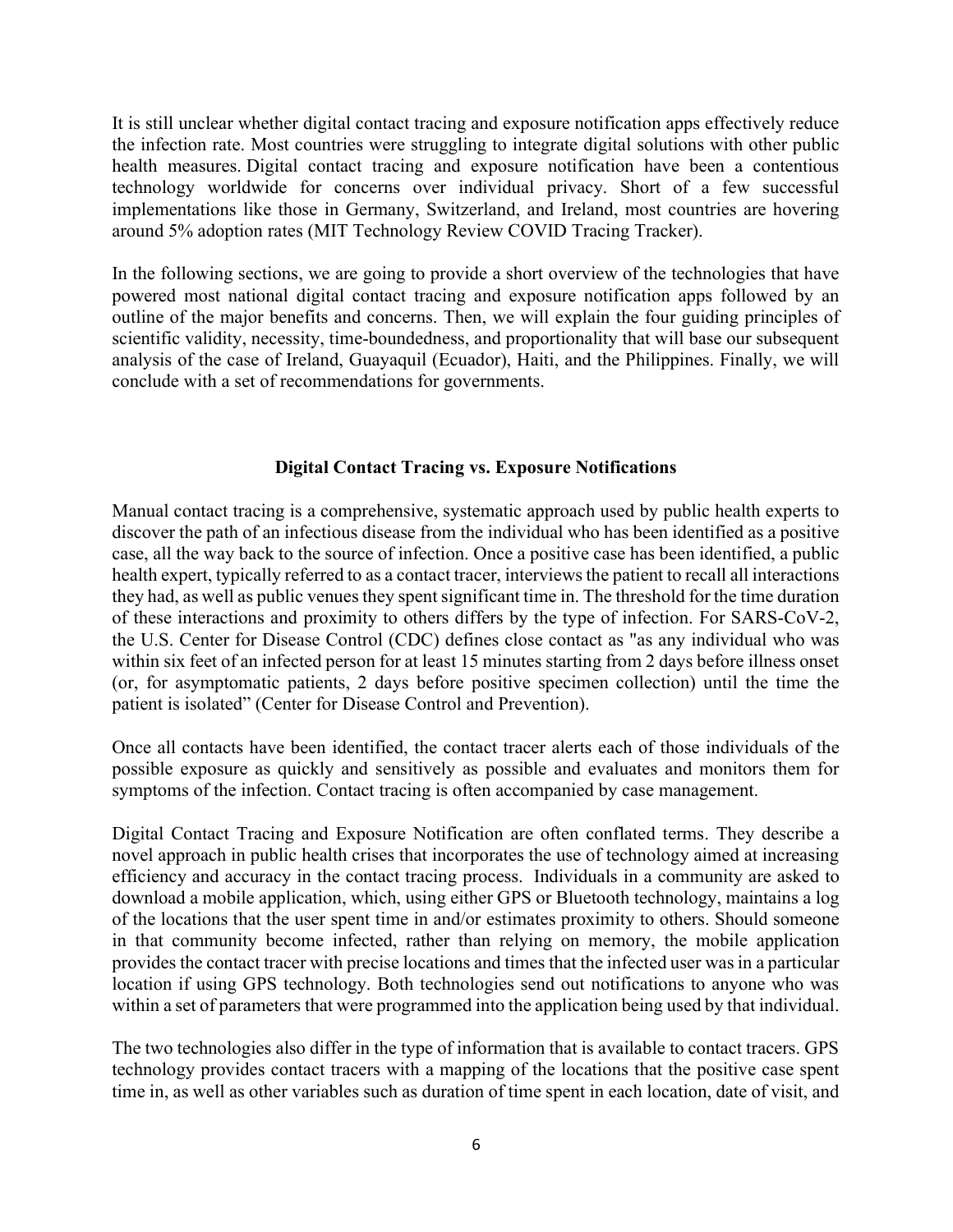in some cases, the speed at which the individual traveled between points, giving the contact tracer information about mode of travel. The Bluetooth solutions built on Apple and Google's Exposure Notifications API (Apple) are more privacy-preserving. Those applications simply send out alerts or "notifications" to users, warning of possible exposure. Contact tracers do not have access to the level of information derived from the GPS solutions, though individual users may provide such data, in some applications.

Digital exposure notification was developed to augment manual contact tracing, not replace it. In theory, the use of technologies that keep track of precise locations and proximity to others could be more reliable than individual accounts where memory fails. Of course, what follows receipt of these notifications by users is critical to the containment efforts of health professionals. This is where case management plays a vital role and Public Health professionals must think of how it fits into their overall strategies for containment of the disease.

## The Benefits of Mobile Applications in Contact Tracing

### Tracing transmission via anonymous contact

Manual contact tracing has been pivotal in limiting the transmission of sexually transmittable diseases, such as HIV/AIDS (Saxe), but might not be equally powerful in combatting airborne diseases, such as measles. Viruses that are transmitted through brief and indirect contact, such as by touching a surface previously touched by an infected individual or by sharing the same physical space, multiply the channels of transmission and create the potential for anonymous contacts. Manual contact tracers are ill-equipped against those as an individual that tested positive usually might be only capable of remembering contacts of known individuals or locations (De La Garza).

Since its onset, SARS-CoV-2 gave rise to multiple identified super-spreader events—settings where a COVID-positive individual infects many people, usually by casual contact in public spaces or gatherings (Wong and Collins; Leclerc et al.). Super-spreader events greatly increase the rate of spread of the virus and have been the main motivators for lockdown orders in the first months of the pandemic. Yet, even if manual contact tracers identify those that initiated the spread of the virus, it is unlikely they will be able to recall all those they all have been in touch with and often are only able to share their location. A digital contact tracing or exposure notification system, instead, can record unknown contacts.

## Long incubation periods and the limits of human memory

Studies suggest that 14 days is the incubation period of SARS-CoV-2—the time between infection and the onset of symptoms. For most of those two weeks, the SARS-CoV-2 carriers can transmit the virus to others (Housen et al.). The length of the incubation period also limits the efficacy of manual contact tracers since an individual is more likely to provide an accurate account of the previous four days (the length of period before the onset of visible symptoms when measles is infective (World Health Organization, Measles) than two weeks. A digital contact tracing or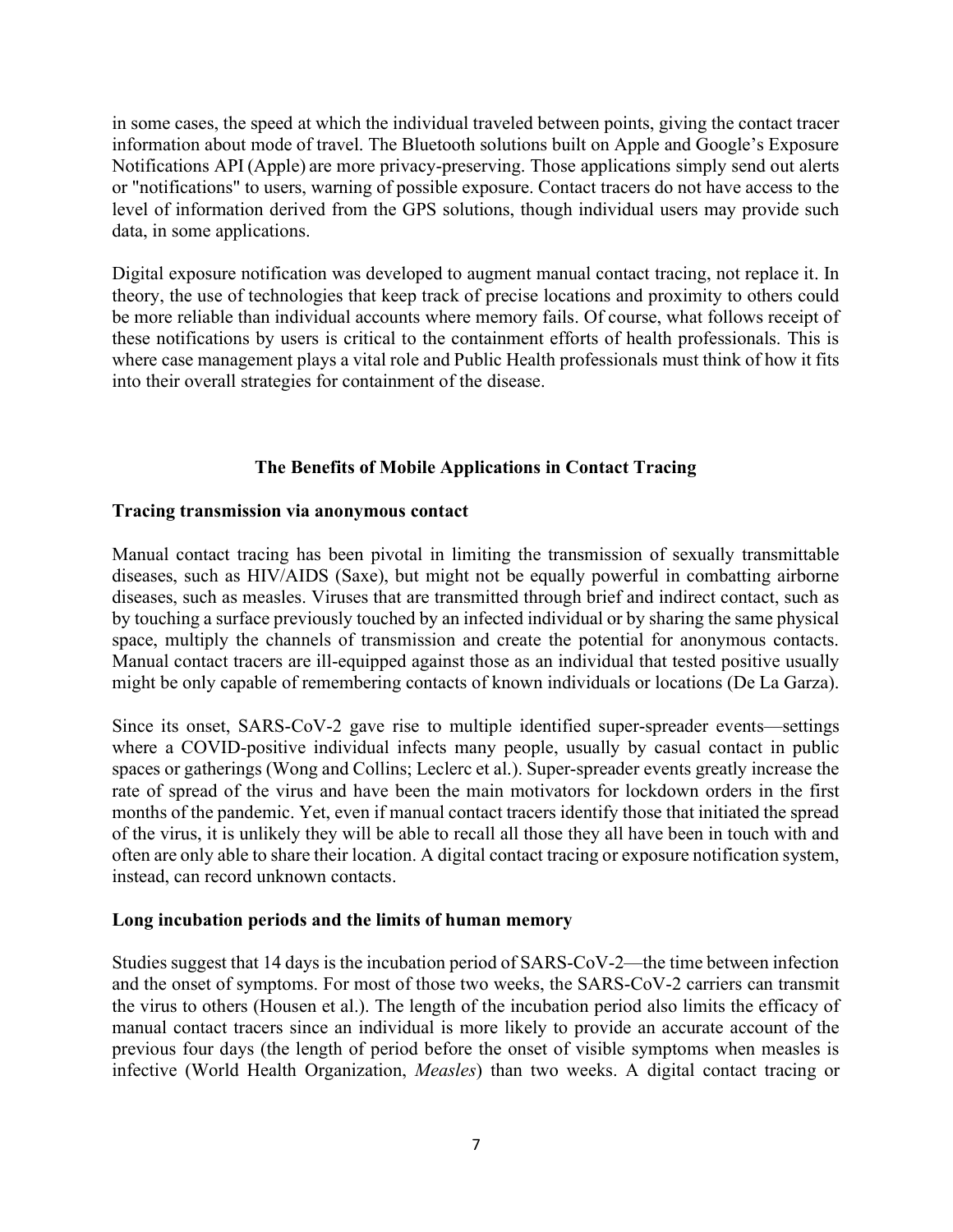exposure notification system can support individual memory by automatically recording close contacts.

### Privacy issues

To overcome these drawbacks, South Korea had empowered its manual contact tracers to use tools other than mere interviews to investigate the chains of infection. For instance, to respond to its 2015 Middle East Respiratory Syndrome (MERS), South Korea was using patient interviews together with GPS data, credit card transaction records, and surveillance camera footage, giving rise to privacy issues (De La Garza). Singapore's COVID-19 response included similar measures (Sagar; Lai et al.). The use of these data draws attention to the risk that the pandemic will lead to widespread surveillance and limitations of individual agency.

Even if the interviewed individuals report their whereabouts and interactions voluntarily, they also disclose the identity and location of third parties without their consent (Kass). The privacy of some subgroups, like individuals attending Alcoholics Anonymous meetings, or those attending LGBTQ meetings in conservative communities, might be more sensitive than others and its loss might result in discrimination or social stigma. The possibility to share contacts' data anonymously might improve the ability of public health officials to track the dispersion of a virus. While unfeasible in manual contact tracing, some digital contact tracing and exposure notification apps offer that opportunity.

## Cost of scaling up

There are various estimates of SARS-CoV-2's transmission rate, R (the average number of people an infected individual transmits the virus to). Most place R between 2.5 and 6.6: higher than the seasonal flu's 1.3, but lower than measle's 12 (Beech). At this high rate of contagion, manual contact tracing can only be effective when it can be proportionally scaled up. Hiring and training the many contact tracers necessary to effectively keep track of the spread of the virus is costly, especially if the expectation is to lift constraints on people's movements and gatherings.

Early estimates by the Center for Health Security at Johns Hopkins University indicated that health departments in the US would need around \$3.6 billion in emergency funds to deploy effective programs, including an expansion of the public health workforce to assist the large-scale monitoring and reporting of cases and to provide access to testing for those with a high probability of infection (Johns Hopkins Center for Health Security). Digital contact tracing and exposure notification apps, on the other hand, have limited scale-up costs and can seamlessly adjust to peaks and valleys in infections.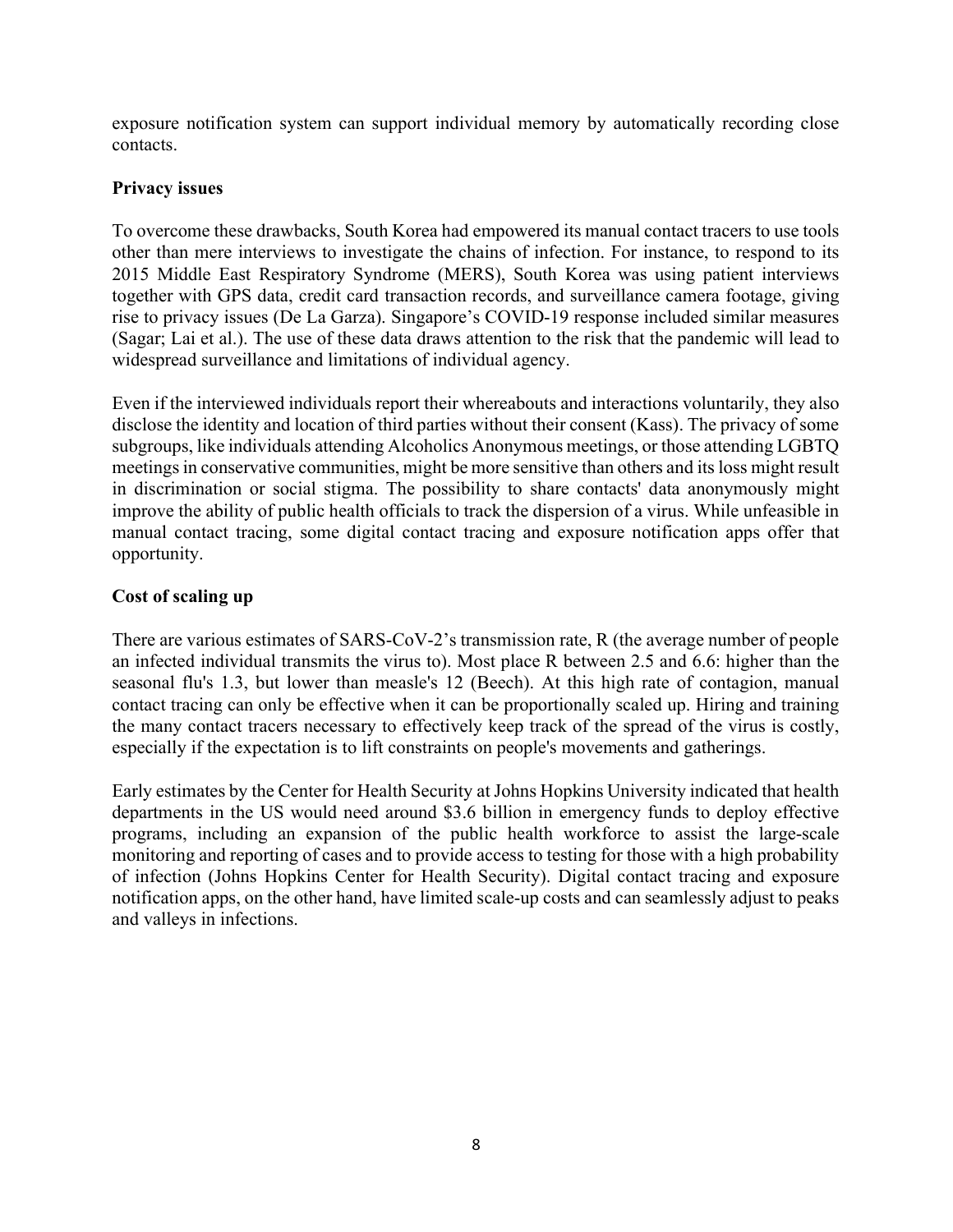### Concerns of Digital Contact Tracing and Exposure Notification Apps.

### Unknown effectiveness

During the last six months of 2020, in an effort to support manual contact tracers, many jurisdictions have launched digital contact tracing or exposure notification apps even though their effectiveness is still unknown. Researchers at the University of Oxford have estimated that 6.1% of individuals notified by the National Health Services (NHS) exposure notification app subsequently test positive, a number comparable to the 7.3% of manual contact tracing (Abueg et al.). Yet, these results are not final: the study is based on observational data rather than systematic experiments. Therefore, while it provides suggestive evidence of the effect of the NHS app, it cannot rule out the possibility that other factors played into it.

The effectiveness of these digital solutions relies on capacious public health infrastructure. While there is still a lot of uncertainty, around 40% of all cases might be asymptomatic (Oran and Topol; Goodman) and asymptomatic cases might account for half of the virus transmission (Johansson et al.). Without random testing widely available, most of those cases would be missed by both manual contact tracers as well as digital systems, together with the chain of infections they spur.

Both systems are only as effective as the individual response that they trigger. Without proper support and resources for those that are unable to self-isolate; without employment protections; and without widespread healthcare coverage, a simple notification might not lead individuals to contact health authorities. Digital contact tracing systems and exposure notification would not provide public health officials with the information to initiate a contact.

High levels of user download and participation are also necessary for digital solutions to produce the desired effects. Most national contact tracing mobile applications lacked widespread adoption (MIT Technology Review COVID Tracing Tracker).

## Exacerbate existing inequalities

Adoption rates are lowered by trust and resources. Because of systemic disparities in employment, housing, and healthcare access, in the US racial minorities have been most vulnerable to SARS-CoV-2. Overreliance on digital contact tracing and exposure notification apps is likely to increase that racial gap.

Fear that Bluetooth or location data will be used for purposes other than COVID-19 response might deter overpoliced communities from downloading digital contact tracing apps. Some of these digital solutions, like GAEN (Google and Apple Exposure Notification), used by many jurisdictions as the building block of their government-backed exposure notification app, only works with recent operating systems (iOS 13.5 and Android version 6 or more recent), often not compatible with phones older than 5 years (Reader). For example, Australia had no plan on making the app work with operating systems older than iOS 10 or Android 6 (Taylor).

Low-income individuals, often with older phones, might lack access altogether to digital contact tracing and exposure notification apps. Low-income countries might not be effectively served by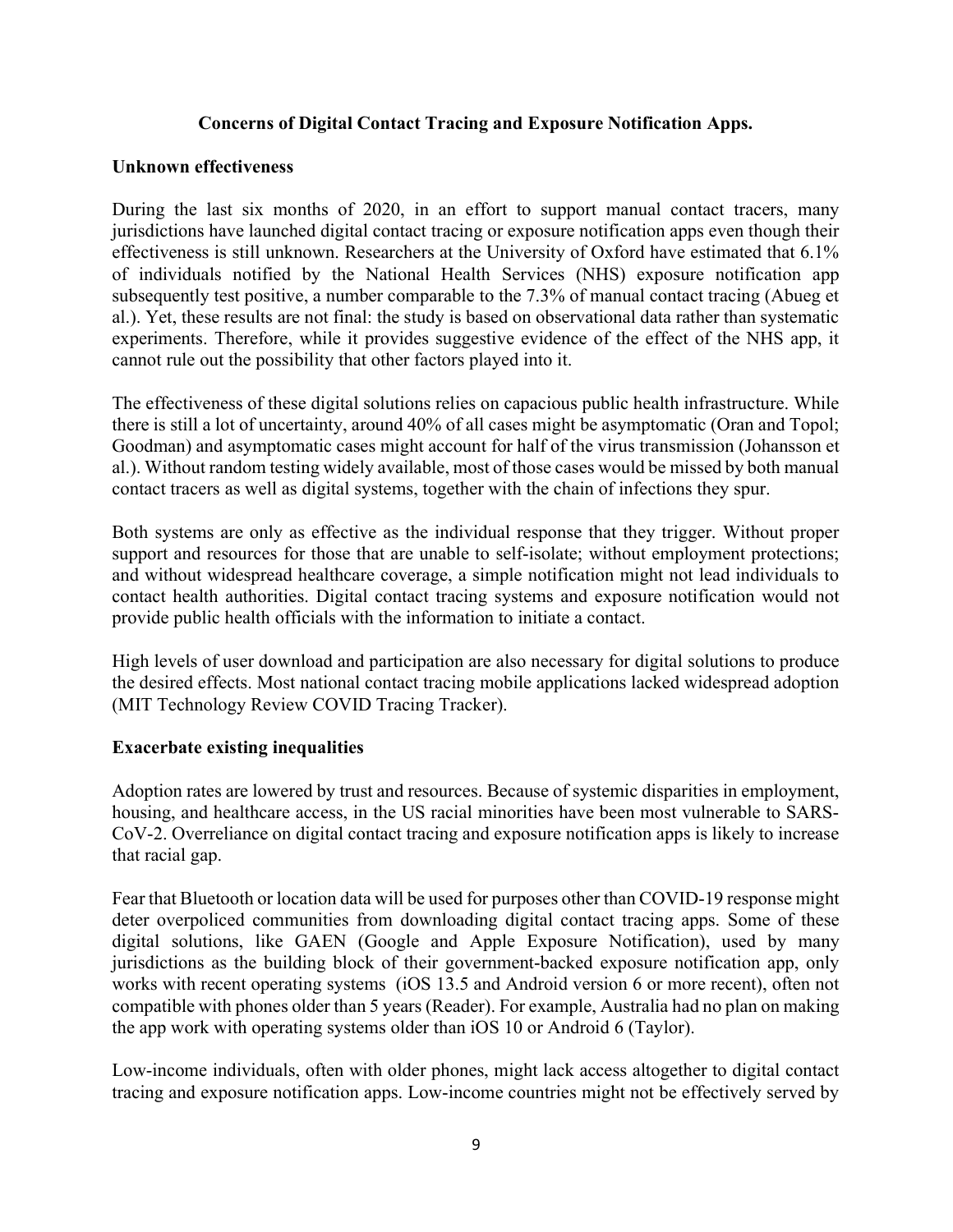this digital innovation because they often have lower levels of smartphone penetration and an overall older smartphone fleet.

## Data privacy

Most digital contact tracing and exposure notification apps are decentralized and privacypreserving. Individual information is anonymous and stored on the smartphone of the user, rather than a centralized dataset, making the system more resilient to potential privacy breaches. However, data privacy is still a concern.

Privacy experts raised the concern that data could be re-identified by inference and when combining different data sources. Additionally, the Bluetooth and GPS function of the smartphone can be used by other apps to collect additional sets of information about the user that would not be subjected to the equal levels of protection and scrutiny that digital contact tracing and exposure notification apps have (Freeman).

### Limited information shared with public health authorities

To preserve the privacy of the user, most digital tools have been designed to share little data with public health authorities. Exposure notification apps in particular give almost no information to public health authorities.

While this is a win for privacy, it also severely limits the ability of public health officials to use these tools to adjust their response to the pandemic. Additionally, this lack of data makes the effectiveness of digital contact tracing apps and exposure notification difficult to assess for researchers.

## Ethical Framework of Analysis

Taking from the European Convention on Human Rights, the International Covenant on Civil and Political Rights (ICCPR), and the United Nations Siracusa Principles (which sets the limitations of human rights principles at times of national and international crisis including public health emergencies), a team of Oxford researchers derived four guiding principles for the ethical deployment of digital contact tracing and exposure notification apps by national governments (Morley et al.). According to this framework, the technology has a green light for implementation if:

- there is evidence that it would improve public health outcomes (scientific validity),
- there are no better and less harmful alternatives (necessity),
- the deployment plan sets reasonable and realistic sunsetting provisions (time-boundedness)
- social or individual costs are justified by the gravity of the situation (proportionality).

Since these principles draw on broadly accepted ideas, they are going to base the analysis of the cases presented in the following sections: Ireland, Guayaquil (Ecuador), Haiti, and the Philippines. Those cases will outline how violating these standards would not only be socially harmful but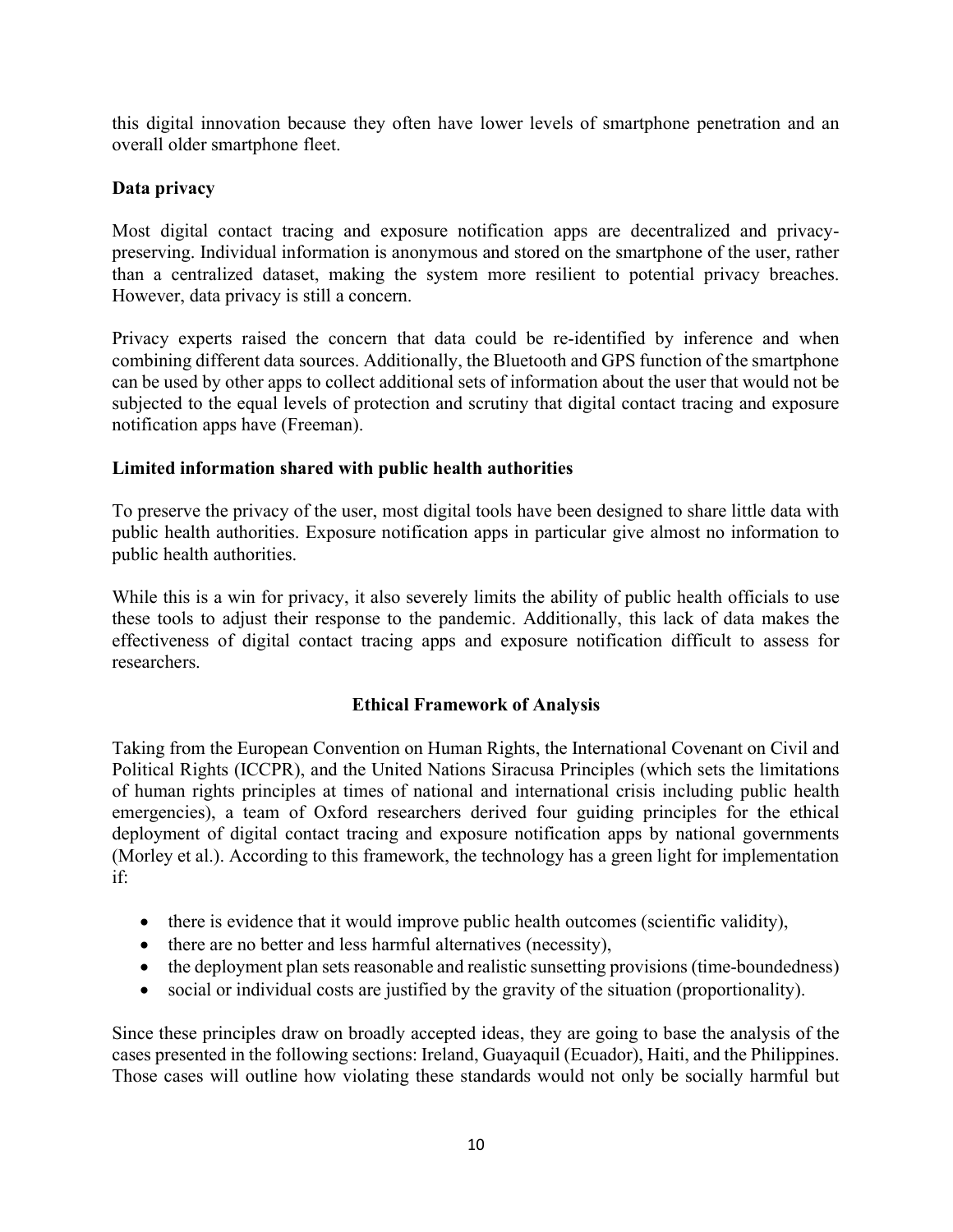would also hamper the effectiveness of the policy intervention by misaligning the incentives of the final users with the objectives of the policymaker.

### Scientific Validity: Evidence in the Field

Epidemiological modeling and simulations by a team at Oxford University in April 2019, indicated that digital contact tracing could help slow down or stop coronavirus transmission (Oxford, 2019). Dr. Christophe Fraser, a co-author of the paper, who also served as Scientific Advisor to the UK Government Test & Trace Program and Group Leader in Pathogen Dynamics at Oxford University's Nuffield Department of Medicine, estimated that just 15% uptake of an exposure notifications system combined with manual contact tracing, could reduce infections by 15% and death by 11% in Washington State (MedRXiv, 2020).

On July  $7<sup>th</sup>$ , 2020, Ireland became the first country to launch an exposure notification app, called COVID Tracker, which was developed by the software company NearForm. Within the first week, there had been 1.3 million downloads, which is approximately 37% of the population (Business Insider, 2020). On July 20<sup>th</sup>, NearForm and Ireland's Health Service Executive (HSE) donated their app code base as open-source to the Linux Foundation, which would allow other jurisdictions to rapidly build their own apps (HSE July 2020).

By January 2021, several jurisdictions around the world had launched exposure notification apps, largely based on Google and Apple's Exposure Notification System (GAEN), with the NearForm-Linux Foundation partnership and PathCheck Foundation as the dominant providers. However, despite the adoption of the technology, much of the world was experiencing another wave of high infection rates which triggered another round of government-mandated lockdowns. This called into question the efficacy of exposure notification systems and the findings of the team from Oxford. A major problem was that the adoption rates in jurisdictions that had implemented the app were too low to be effective, though there may have been other contributing factors. In 12 of the U.S. States using the app, participation rates were in the single digits (New York Times, December 2021).

Another major challenge with the apps is the difficulty of integrating them into existing public health processes. Public Health practitioners require patient or population-level data which allows them to make rapid and informed decisions. During the manual contact tracing process, contact tracers will seek to extract location information from individuals who have tested positive for the coronavirus. They use this information to try to understand the spread of the virus in communities and where they may need to prioritize deploying resources such as test kits, which at the time, were in very limited supply. Google and Apple's exposure notification apps did not provide public health workers with that information, which was a point of contention for the two parties – Google and Apple vs. Public Health workers (Washington Post, 2020). The challenge for Apple and Google, of course, was finding the balance between public health utility and maintaining individual user privacy.

There are still unanswered questions on the efficacy of the apps. Defining efficacy is challenging and may be different in each context. Some public health authorities may define the efficacy of the apps as their ability to reduce the overall spread of infections, as compared to the manual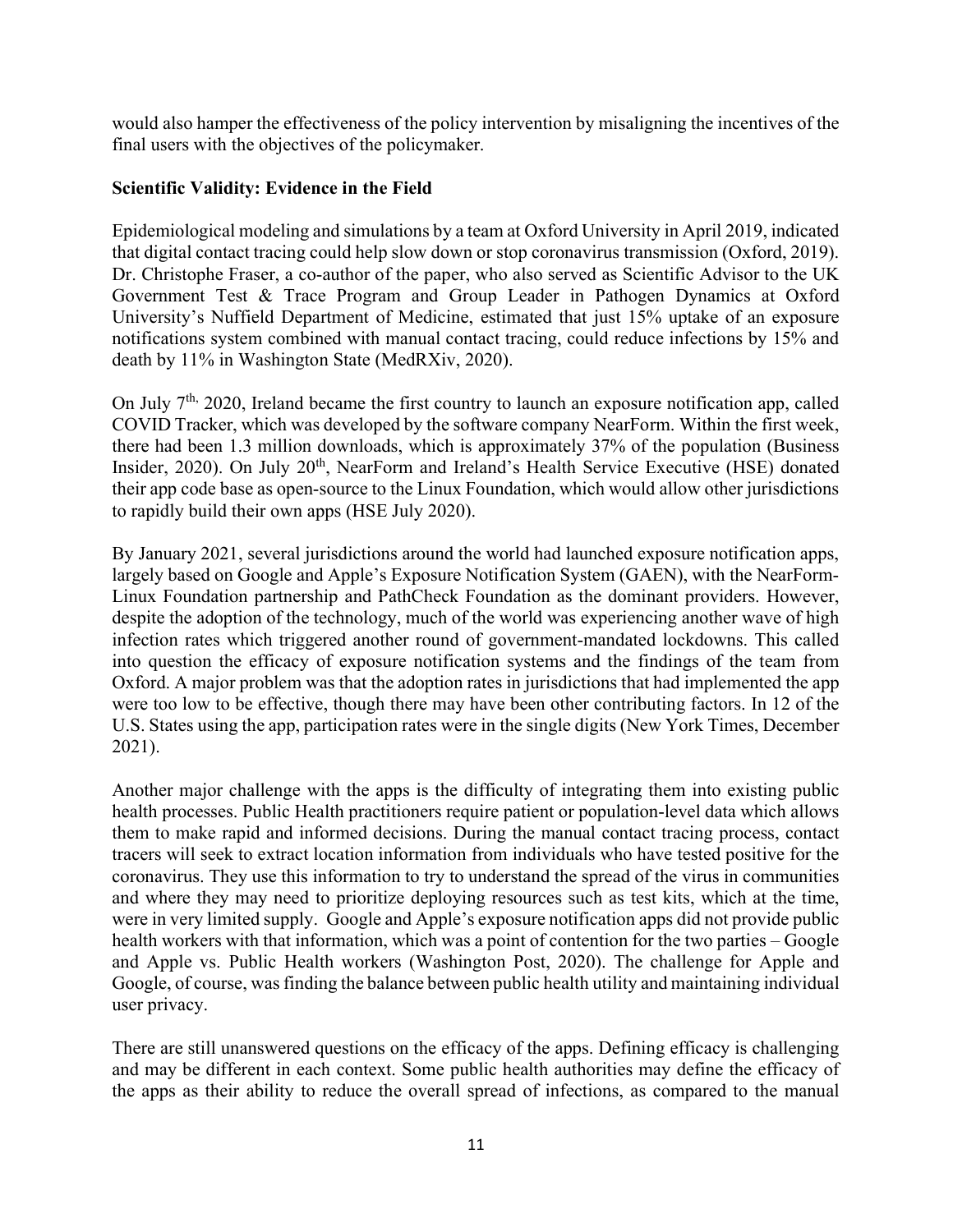contact tracing process. Others may define it within a more limited scope as the ability to identify and notify more people of possible exposures than manual contact tracers would. An empirical study looking at the effectiveness of Spain's RADAR COVID app was conducted by a team of researchers from the US, UK, and Spain. The team considered seven indicators that were integral to the epidemiological context: adoption, adherence, compliance, turnaround time, follow-up, overall detection rate, and hidden detection. The findings were that the detection rates using the app were 6.3 compared to just 3 for manual contact tracing (Nature, 2021)

The heterogeneity in the definition of efficacy for these digital tools combined with the diversion between what the results in the population are versus what initial studies concluded, makes it difficult to validate the utility of the tools. This, of course, presents a conflict between implementing to test and testing within a population without validating.

### Necessity: The Bottom-up Response in Guayaquil, Ecuador.

By the end of March 2020, it was not uncommon to see coffins or corpses wrapped up in bedsheets on the streets of the city of Guayaquil, Ecuador (Mesa). The city, the economic capital of the country, had been severely hit by the COVID-19 pandemic, the first country in South America and the developing world to face the magnitude of the public health challenge.

In the first 15 days of April, an estimated 6,700 people died in Guayaquil, a city with an average pre-COVID mortality of roughly 1,000 people every 15 days (Mesa). At the time, the lack of widespread testing made it impossible to assess how many of them died of a SARS-CoV-2 infection. However, such a large deviation from pre-COVID numbers suggests that the high life toll was due to the pandemic, either the effect of direct infections or of the strained healthcare infrastructure that limited the response to other conditions.

In the middle of this healthcare crisis, a 32-year-old urban planner, Hector Hugo, was able to collect demographic and healthcare data provided by a friend at the Ministry of Health. He also accessed emergency call records that were briefly uploaded on a cloud system. From that data, Hector Hugo was able to filter calls requesting the collection of corpses and calls requesting support for severe respiratory symptoms (Dube and de Córdoba) at the time the only known symptoms of COVID-19.

Hugo used the data to create heatmaps of the infection, a visual tool that showed what areas of the city of Guayaquil were most severely hit by the pandemic. Thanks to the support of Carlos Bort, a Spanish data analyst who had worked on a similar project for the city of Madrid, the data collected were used to predict the areas of the city that were most vulnerable to the spread of the virus(Dube and de Córdoba)

While in the early months that effort was praised, it failed to receive political attention at the national level. The national response to the pandemic was slow and politicized, leading the Minister of Health to resign amid the health crisis (Mesa)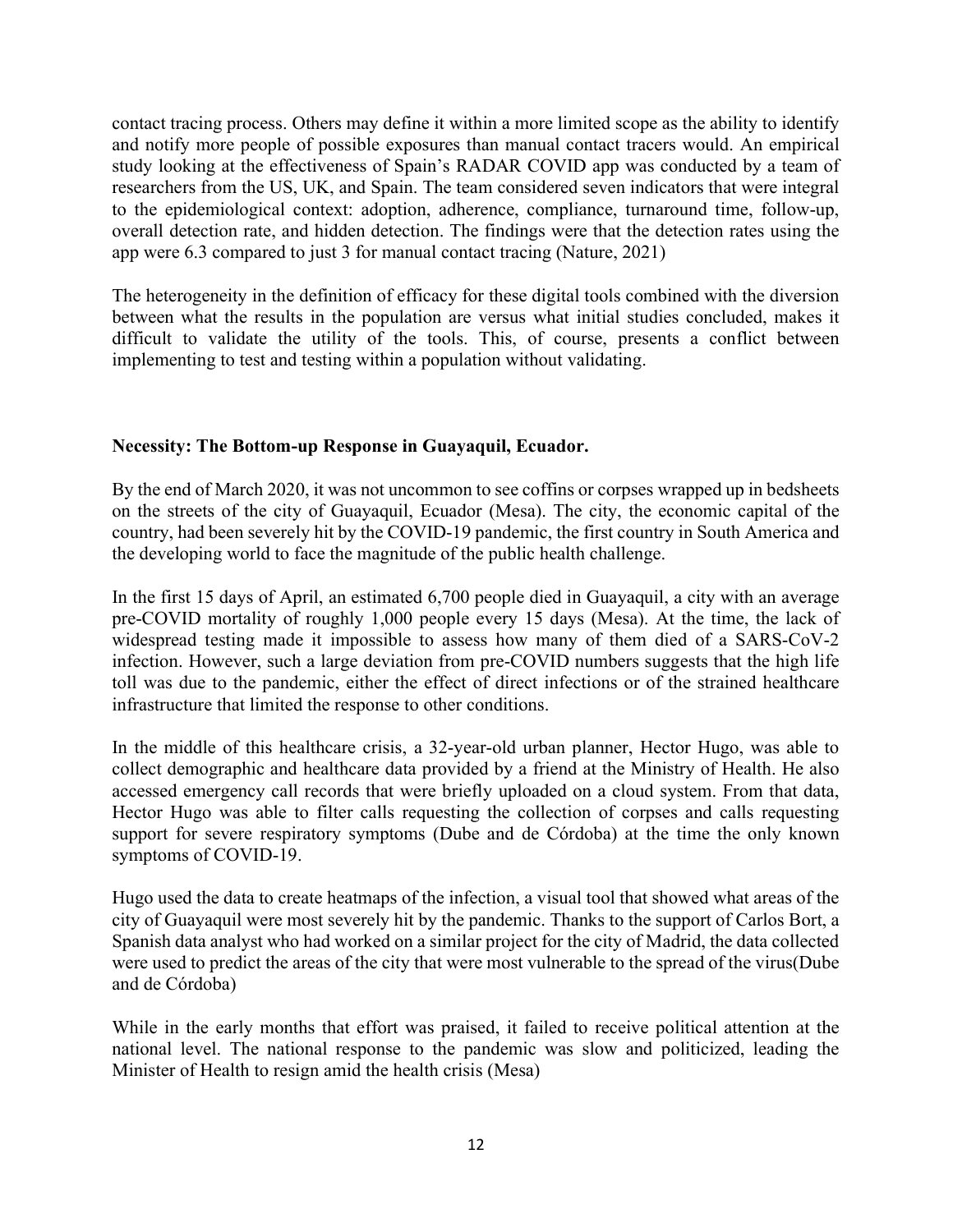This data-driven approach was put to use in the city of Guayaquil first by Mesa Técnica, an interdisciplinary team that came together shortly after the first official COVID-19 case was confirmed at the end of February 2020 (Zúñiga) to support efforts to contain the spread of the Coronavirus(Moncada). Quickly after, the Mayor of Guayaquil, Cynthia Viteri, recognized the predictive tool developed by Hugo and Bort as an important asset to enable an effective public health response in the city.

Viteri put together the resources to bring the first line of the pandemic response out of the hospitals and into the streets of the Guayaquil. Health brigades(Dube and de Córdoba) and eight mobile clinics called "Unidades COVID" (Mesa) were sent off into the city but strategically concentrated in the most vulnerable neighborhoods. Poor overcrowded districts, present in Guayaquil as in most urban areas in the developing world, were areas of greatest concern.

By June 2020, the number of cases had massively decreased (Dube and de Córdoba) bringing the pandemic under control in the city while the crisis had shifted to other areas of the country (Human Rights Watch). Guayaquil was celebrated as the city that beat the Coronavirus. It is difficult to disentangle whether the drop in cases was an effect of herd immunity—a large fraction of the city had already contracted the virus—or of this innovative and proactive public health response. Most likely it was a combination of the two.

In a state of emergency, the effective allocation of scarce public health resources requires information. The approach developed by Hugo and Bort did not require personally identifiable information. Aggregate data on symptoms and infection rates by geographic areas, like neighborhoods, were enough for their analysis (Zúñiga). Only the inability to access those aggregated data led them to scout for individual health information from the leaked emergency calls to feed into heatmaps and predictive models of the spread of the virus.

The case of Guayaquil shows that alternatives to an approach that focuses on assessing the individual probability of infection by tracking people's movements, the approach of digital contact tracing, might be available, questioning its necessity. It also shows that when those less harmful systems are not explored effectively, people might adjust by independently adopting solutions that while well-meaning, might be more damaging to basic individual rights or liberties.

## Time-Boundedness: Transferring User Application Data in Haiti

The country of Haiti has historically been plagued by economic and political volatility. Issues of corruption, disease outbreaks, and weak institutions have stagnated economic progress and the development of basic public infrastructure. This extends to the healthcare sector where a robust system for data gathering is non-existent, making it challenging for rapid and informed decisionmaking processes.

By April of 2020, in preparation for a potential widespread outbreak, the Haitian government and the country's health department, supported by the Organization of American States (OAS) – a 35 member multilateral organization formed to establish among its member states, an order of peace and justice, promote solidarity, strengthen collaboration, and to defend their sovereignty, their territorial integrity, and their independence – sought to implement a digital tool to aid with manual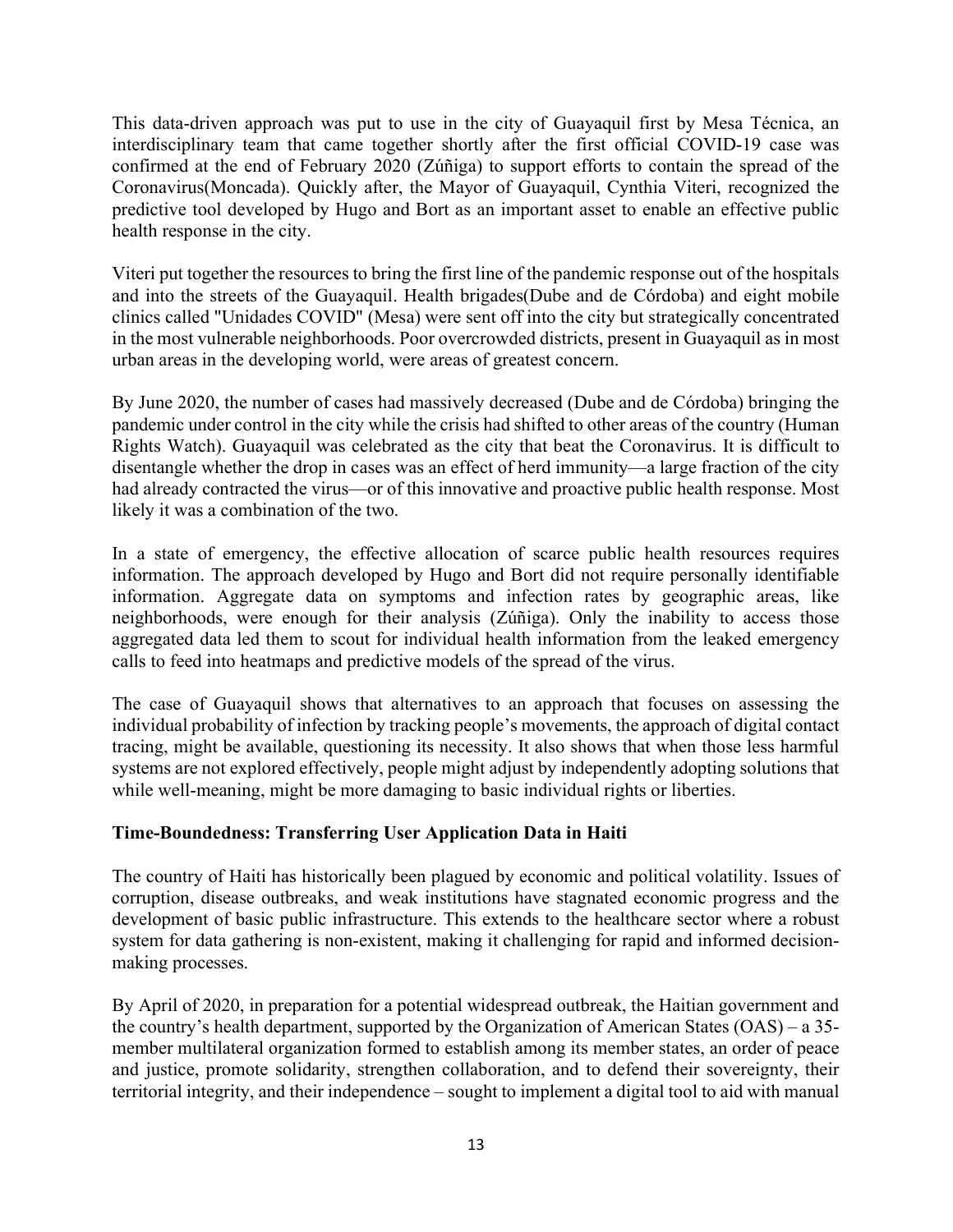contact tracing. The decision to adopt this tool came from the realization that the country lacked enough trained contact tracers and given these low numbers, they could very quickly become overwhelmed should the prevalence of disease skyrocket.

Once that decision had been made, understanding the functionality of existing technologies and deciding on the one best suited for the Haitian context was the next step. Having weighed several variables including the level of data that would be most useful to contact tracers and privacy concerns, the parties concluded that a GPS-based tool was the best option and they entered into an agreement with PathCheck Foundation as the supplier.

The GPS tool developed by PathCheck Foundation is designed as a hybrid system which is different from the Bluetooth-reliant Google and Apple Exposure Notification (GAEN) in that they use different sensors and provide different levels of data. The GPS tool consisted of two components, a mobile app that residents would be asked to download called PathCheck GPS+ and an exposure notification tool, called "Safe Places" that would allow contact tracers to visualize areas of disease spread in communities and send out notifications to individuals who may have been in close contact with someone who tested positive for the virus. Details of the location, individuals with whom they may have been in close contact, or date and time information are not disclosed.

The rollout steps were multifold and included assessing the smartphone penetration rate in the country, potentially conflicting legislation that might prohibit implementation of such tools, cultural sensitivity and dynamics, economic conditions of households, and management of data. Several focus groups were conducted with community organizations and youth groups to understand cultural dynamics and sensitivity to the use of such tools, particularly because the tools were developed by an outside organization. There was also strong support from the private sector and a public-private partnership was entered into with Digicel Group, one of the two largest telecommunications providers in the Caribbean, to zero-rate the app—a practice of not counting use of an app or internet website against a user's data allotment. This was done to ensure that the use of the app would not be a financial burden on users and equitable distribution in access. For users who did not possess a phone with the capability to download an app, PathCheck Foundation sought to implement a paper-based, QR code solution called COVI-ID, developed at the University of Cape Town for the African contexts, in response to issues encountered in many developing countries, the prominent one being smartphone penetration.

By the summer of 2020, a limited number of the app had been downloaded in Haiti, especially among the group of trainees who had been brought on to conduct contact tracing, some of the youth and community groups with whom there had been engagements in the early stages of implementation, and perhaps other community members who had heard about the app. However, the nonexistent public health digital infrastructure into which the Safe Places platform could be integrated and a stunningly low incidence of the disease in Haiti, the project was deprioritized. Instead, the focus was shifted to transforming the country's health system. As of April 2021, out of the country's 11.49 million residents, there were 12,803 reported cases with 11,317 of them recovering and 252 deaths, according to data by Johns Hopkins.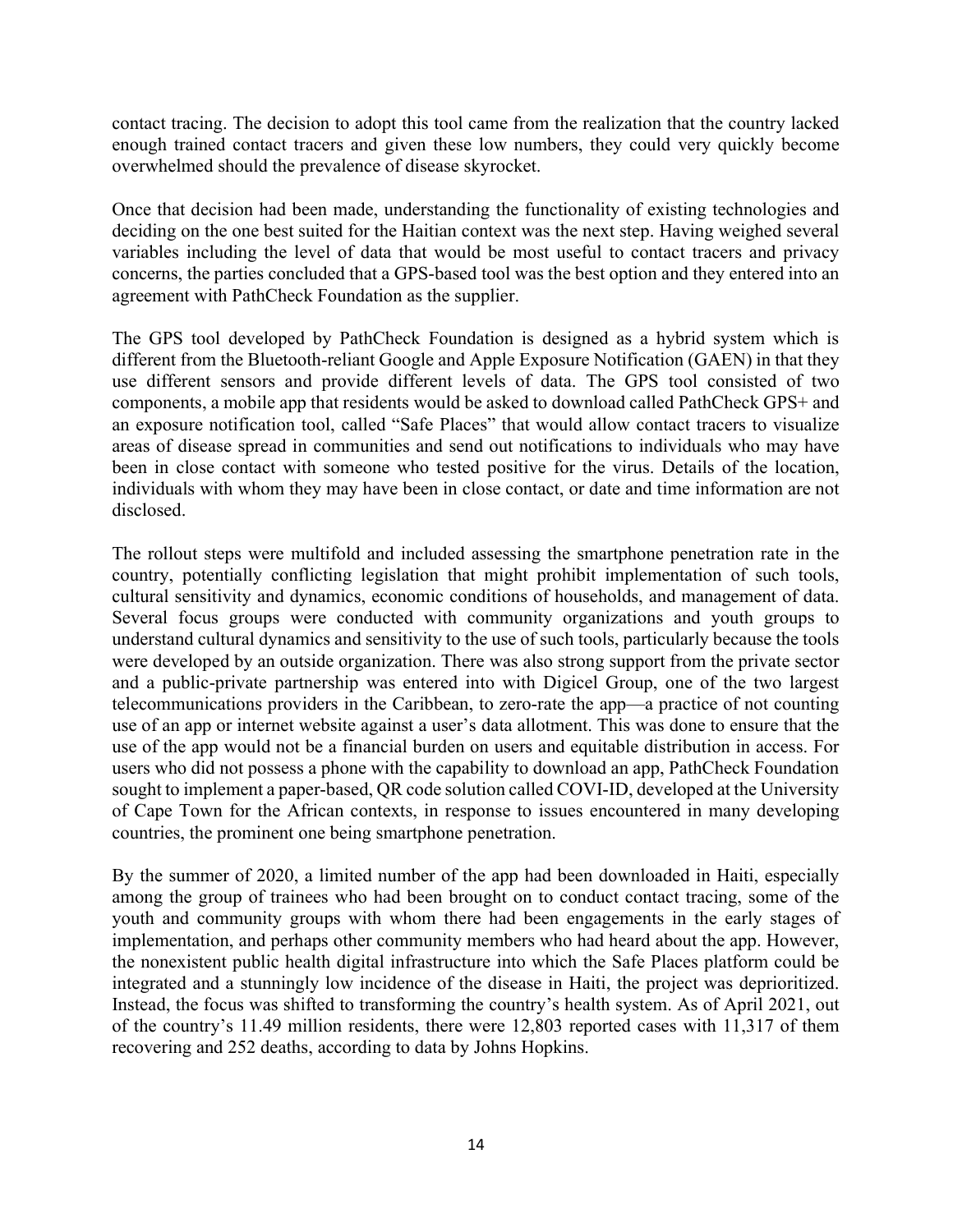With funding from the OAS, a new call center was built in Port-au-Prince to conduct contact tracing, disseminate information to residents via a hotline, and act as a conduit between the national testing lab and the Haitian Institute for Statistics and Informatics (IHSI), which had been appointed by the federal government to oversee all digital innovation projects. This newly established lateral system was designed to improve efficiency in the flow of information from the lab to residents, as well as to begin data collection by IHSI, which would then be used to inform public health decision-making.

Several issues arise with respect to the use of this data. First, Haiti has no clear legislative guidance on the interpretation or classification of data derived from apps as health data. In the case of the GPS app, the data provided is in the form of longitudinal and latitudinal points. Second, the use of the Safe Places tool is often accompanied by a sunset clause, automatically deleting user data after 14 days. However, if that data is then transmitted to IHSI's infrastructure, it would no longer be under the settings of the contact tracing tool and would violate the guiding principle of timeboundedness since the intent is to store that data over an extended period. There is also the matter of consent. A user of the app who chooses to share their location data for contact tracing purposes, would not be aware of how their data might be used beyond contact tracing efforts unless explicitly stated by the contact tracer.

While the intention to develop an optimally functioning public health system and maximize utility may be noble, transferring the use of individual data from one setting to another may violate their right to choose the purposes for which their data is used in the long run. As Haiti becomes more sophisticated with its government-controlled digital infrastructure and given its history of human rights violations, this scenario presents a potentially dangerous pathway to future abuse.

## Proportionality: Digital Contact Tracing in the Philippines.

With a couple of hundred confirmed cases every day, in April 2020 (World Health Organization, "Philippines: WHO Coronavirus Disease (COVID-19) Dashboard With Vaccination Data"), the Philippines were still spared by the severity of the COVID-19 pandemic. But the Filipino government was conscious of the risk. At the time, Italy—a country with half of the population of the Philippines (OECD; World Bank)—had around 200 deaths every day and got to more than 4000 confirmed cases daily (World Health Organization, "Italy: WHO Coronavirus Disease (COVID-19) Dashboard With Vaccination Data"). The Philippines, like the rest of the world, was preparing for the challenge ahead.

Traditionally a role of the Department of Health, on April 12, 2020, the Filipino government entrusted contact tracing efforts to the Department of Defense (Gonzales). The months that followed saw the struggle to develop a national digital contact tracing app to control the pandemic. The company in charge of developing and launching StaySafe.Ph sought the support of PathCheck Foundation (PCF).

At the time, before the rise in popularity of Google and Apple's exposure notification system, blue tooth technology was considered too imprecise and burdensome on smartphone battery power to deliver an effective digital contact tracing solution. PCF's app, Safeplaces, was based on GPS technology. While still privacy-preserving with the appropriate accountability mechanisms, it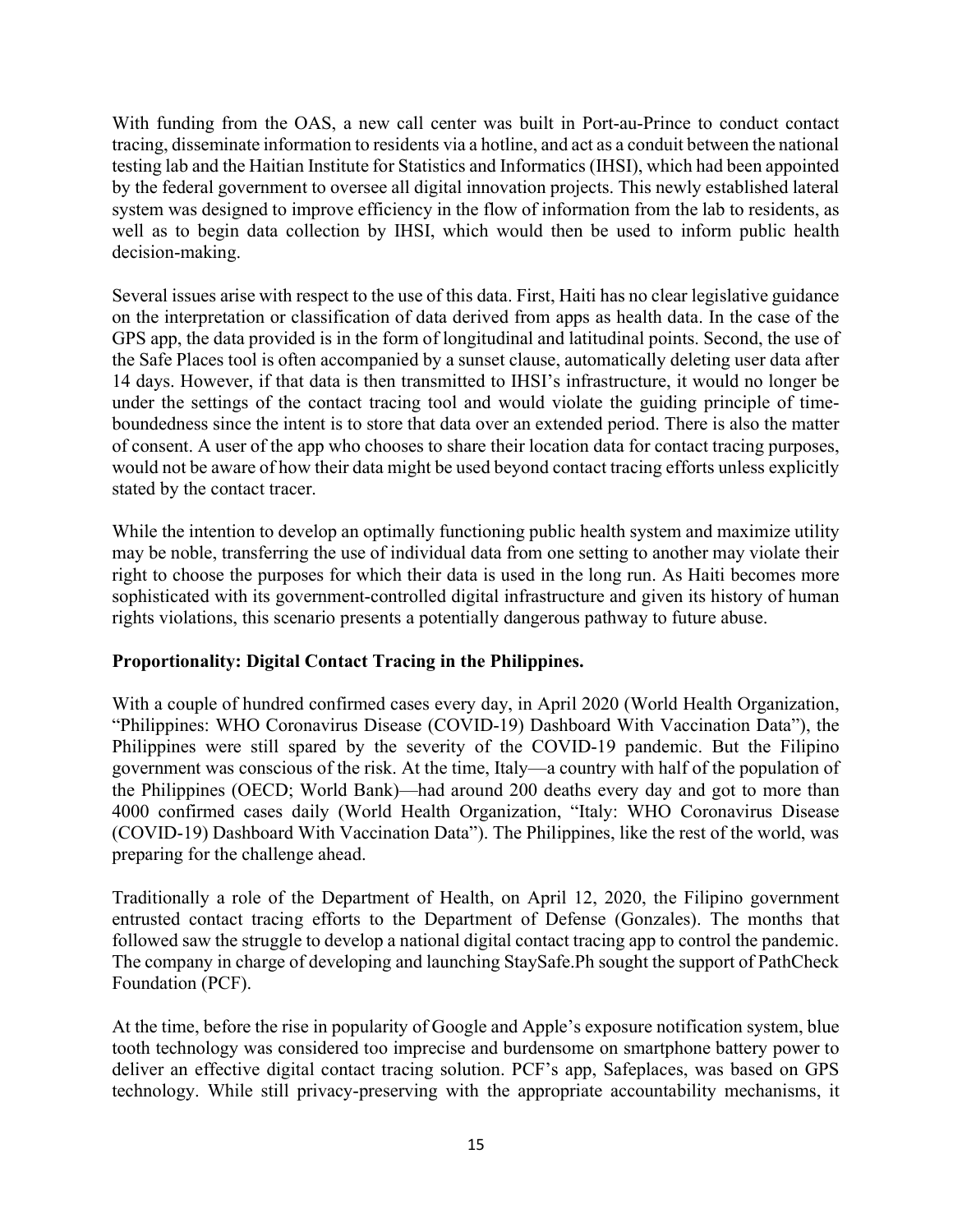allowed public health officials to generate heat maps of the spread of contagion to inform the use of scarce public health resources and notify individuals at high probability of contagion.

However, the adoption rate, stagnating at around 1%, was too low to be effective. Congress initiated an investigation into the StaySafe.Ph app over alleged privacy concerns in July 2020 (GMA News). The government commissioned the development of a new proposal to a military contractor who continued the relationship with PCF.

By that time, the number of confirmed COVID-19 cases was increasing quickly (World Health Organization, "Philippines: WHO Coronavirus Disease (COVID-19) Dashboard With Vaccination Data"), reaching quadruple digits. With the highest contagion rates of the ASEAN region, the Filipino government felt the need to expedite the launch of a digital contact tracing system. The plan was to continue the development of a contact tracing app based on GPS technology and concomitantly develop a blue tooth app based on Google and Apple's exposure notification system, which by this time was rising as a digital contact tracing standard.

Even though PCF's app was considered privacy-preserving, the use of GPS technology was controversial. For public health benefits to outweigh individual risks, it was necessary that the location data were voluntarily disclosed by the user to public health authorities and that the appropriate use of the data collected was ensured by well-designed accountability mechanisms. But new projected features of the Filipino digital contact tracing plan started to emerge.

The government contractor presented a new smartphone application: SaferPass, a digital ID. Based on the exposure notifications received by the blue tooth and GPS digital contact tracing apps, SaferPass was meant to generate an individual pass with a QR code, individual photo, and a timestamp. The pass was granting free movement to those with no exposure to COVID-19, and limit access to public spaces to those who had received an exposure notification via the smartphone applications or who had tested positive to COVID-19. It was a measure to enforce isolation and quarantine. Nevertheless, it was limiting individual freedom of movement even though the accuracy of exposure notification was still unknown for lack of data and questioned by many researchers.

For SaferPass to work, it required an ambitious monitoring infrastructure that included widely distributed automated kiosks, with scanners to read the QR codes generated by the SaferPass app. According to the plan presented, the kiosks were going to feature  $360^{\circ}$  cameras with cloud video storage, microphones, AI-powered motion detection, and thermal scanners. For those individuals without a smartphone, the kiosks were meant to read physical QR code cards or communicate with 2G phones via text messages. Those allowed the government to keep a detailed track of people's movements in the absence of GPS data.

The potential privacy harm was disproportionate to the projected benefits, as the public health benefits of digital contact tracing solutions were and still are being debated. The massive monitoring infrastructure required for the system to work called into question its projected lifecycle. Unable to find an independent third party that could monitor the deployment of this technology and minimize risks, PCF quit this engagement.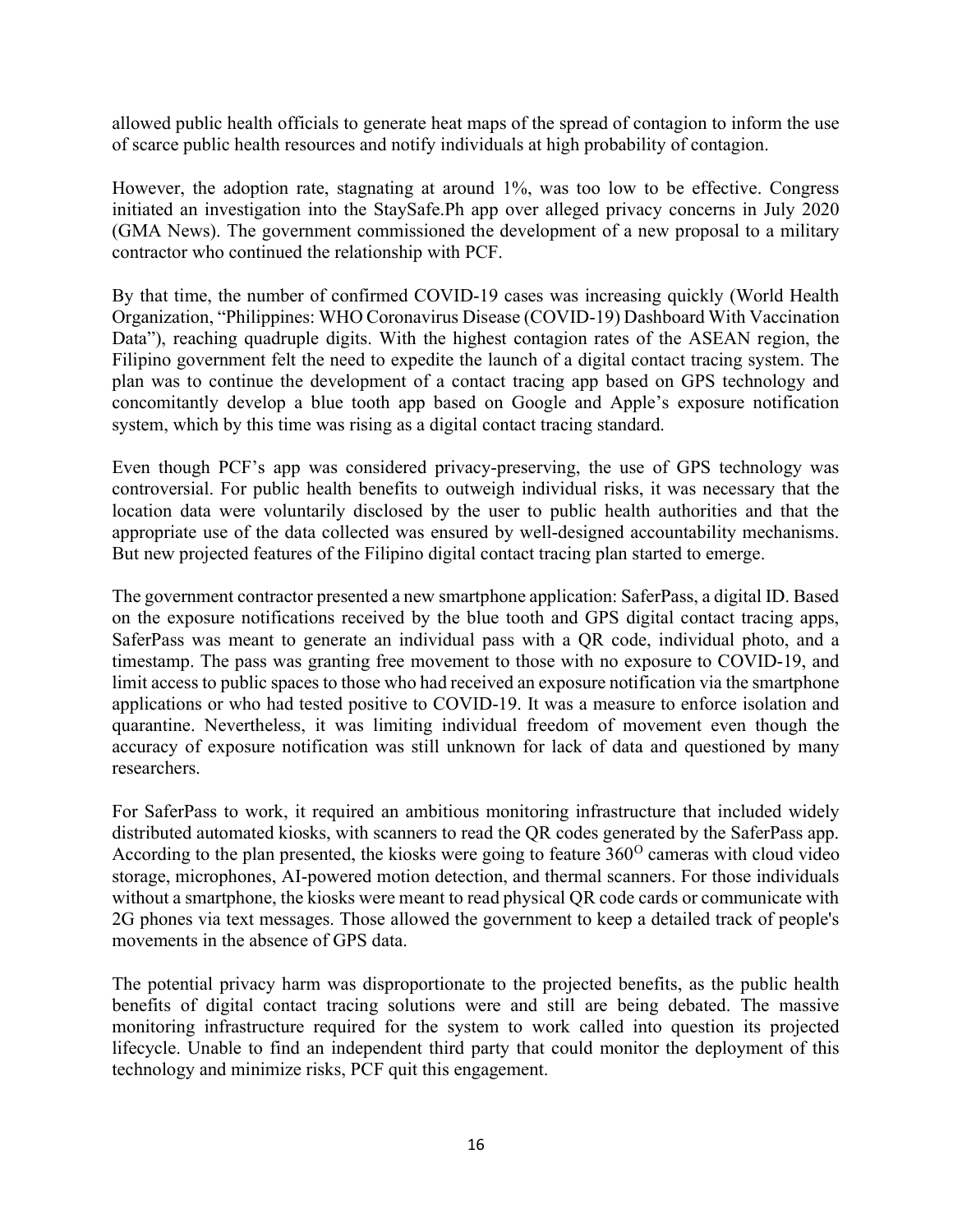#### Conclusions

For many governments, implementing new technologies can be daunting and have far-reaching repercussions. If the technology does not perform as intended, it can slow down critical processes at best and cost lives, at worst. There could be unintended consequences with detrimental effects to local communities and can cost policymakers their jobs. There is no one method to implementing new technologies. In fact, a context-specific approach should almost always be adopted. Several considerations should be taken across a range of domains to minimize unintended harm. Governments should be fully transparent about the technologies they are implementing and encourage active discourse across the relevant sectors of society, assess the strength of institutional relations between residents and the government, with trust being a major component. They should consider all potential externalities from the implementation and ensure that the reasons for adopting the technology do not run afoul of human rights principles. Finally, governments should ascertain that the existing policies and regulations do not conflict with the activities for which the technology was developed.

Transparency is a fundamental element of any successful implementation of public goods. Community members should play active roles in the decision-making process and their concerns should be properly addressed. Governments must clearly communicate their intent to adopt new technologies, articulate the purposes for which they are being adopted, why these specific technologies are needed, how they will work to mitigate challenges, what the alternatives are, and who all the players are, both in the development and implementation processes. This includes the developers of the technology and any suppliers. Governments then need to create forums for residents to share their concerns and provide alternative ways that are anonymous, or those who wish to maintain their privacy. In a study by Harshini Jayaram on the adoption of critical digital public health applications in the USA, UK, and Israel (H Jayaram, 2021), survey respondents were asked to rank who they would trust most if asked to download a public health app. The study found that trust in government was lowest, among a group comprising religious leaders, non-profits, and academic institutions. This means that implementing technologies that require substantial adoption rates to be effective will require strategizing how to overcome the challenge of low trust.

Each sector within an economy may react differently to the implementation of new technologies. For example, policies mandating contact tracing apps be downloaded by residents of a country and extending that mandate to all arriving visitors could be good for the commercial sector, since it could minimize restrictions on the free movement of people within that country during a lockdown period, but bad for the tourism sector, if the majority of the arrivals are from countries where there is no mandate for using such apps. If tourism is among the largest contributors of revenue to that economy, workers in the travel and tourism industry may not be supportive of the implementation.

Perhaps most important when implementing new technologies is to ascertain that neither its function nor using it in ways outside the scope for which it was developed, create opportunities for violating human rights. Sunset clauses, restrictions on access, decentralization, and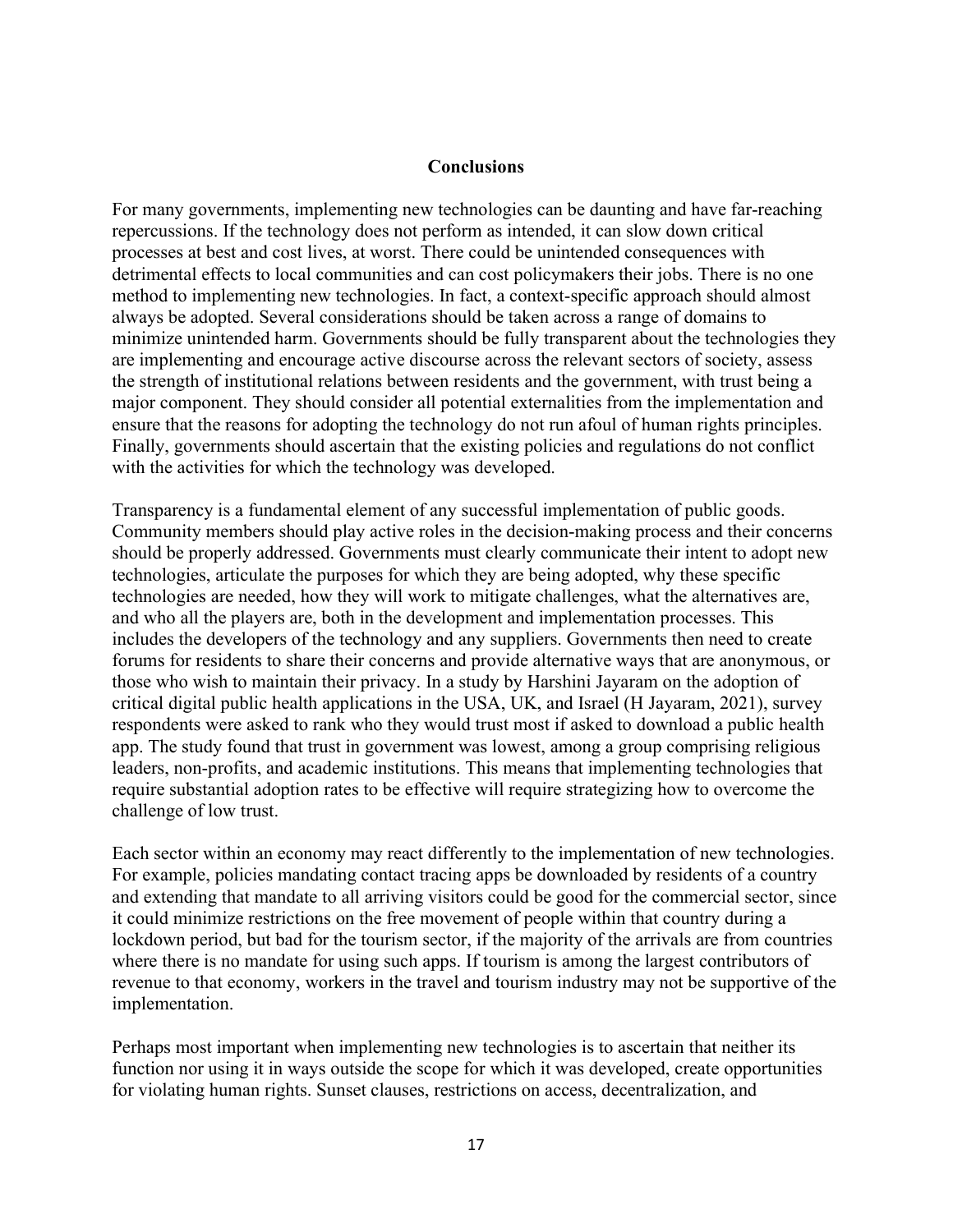anonymization of data, privacy, and security are all elements that must be considered with appropriate steps taken to confirm compliance. This is of particular importance for technologies that have been developed in one country and distributed internationally. For example, using a GPS-based exposure notification application in St. Lucia is less worrisome than it would be if used in the Philippines. In St. Lucia, protecting user privacy was a primary concern of both the government and the department of health. They were intent on ensuring the security of the user data and restricting access to only approved individuals within the department of health. This was not the case in the Philippines where the government had empowered the military to oversee operations related to the implementation of contact tracing technologies and requested continuous access and monitoring of their citizens' location data, effectively setting up a surveillance state. The application was developed in the United States and was in alignment with commonly used security standards. Yet, the outcomes could be vastly different depending on the context.

There could be multiple negative externalities associated with the implementation of new technologies. Governments need to consider those may be and design strategies to mitigate their impact. In the case of exposure notification apps, it is imperative to think through possible unintended outcomes such as overconfidence. Community members who do not receive notifications via the app may believe that they are free from infection, but could be positive. This could increase community spread. Established public health services may be affected if residents are uncertain of the security of their health data or whether it will be used in nefarious ways. A single data breach could scare people from accessing important health services and change their views of health departments. Beyond public health, implementation and mandating that all residents use these digital solutions could increase the inequity gap. For example, in the case of "immunity passes" or "vaccine credentials," vulnerable groups like immigrants may be further disadvantaged if they fail to adopt these tools and are then denied access to critical services like education and finance. The consequences of this could be dire for entire communities.

Finally, existing policies should not conflict with the operations for which the technology is being implemented. For example, the health department in Panama wanted to implement an exposure notification app to minimize the burden on contact tracers, yet existing policies decreed that only licensed, practicing physicians could engage with residents who received notifications of possible exposures from the app. This policy conflicts with the intended purpose for which the technology was designed, in that it transferred the burden of executing procedures for a potential exposure from contact tracers to physicians, who were already overwhelmed by rising caseloads. Appropriate levels of training delivered to contact tracers to manage users who received exposure notifications is more efficient, especially given the number of false-positive notifications that are distributed.

#### References

Abueg, Matthew, et al. "Modeling the Combined Effect of Digital Exposure Notification and Non-Pharmaceutical Interventions on the COVID-19 Epidemic in Washington State." MedRxiv, vol. 1, MedRxiv, 2 Sept. 2020, p. 3, doi:10.1101/2020.08.29.20184135.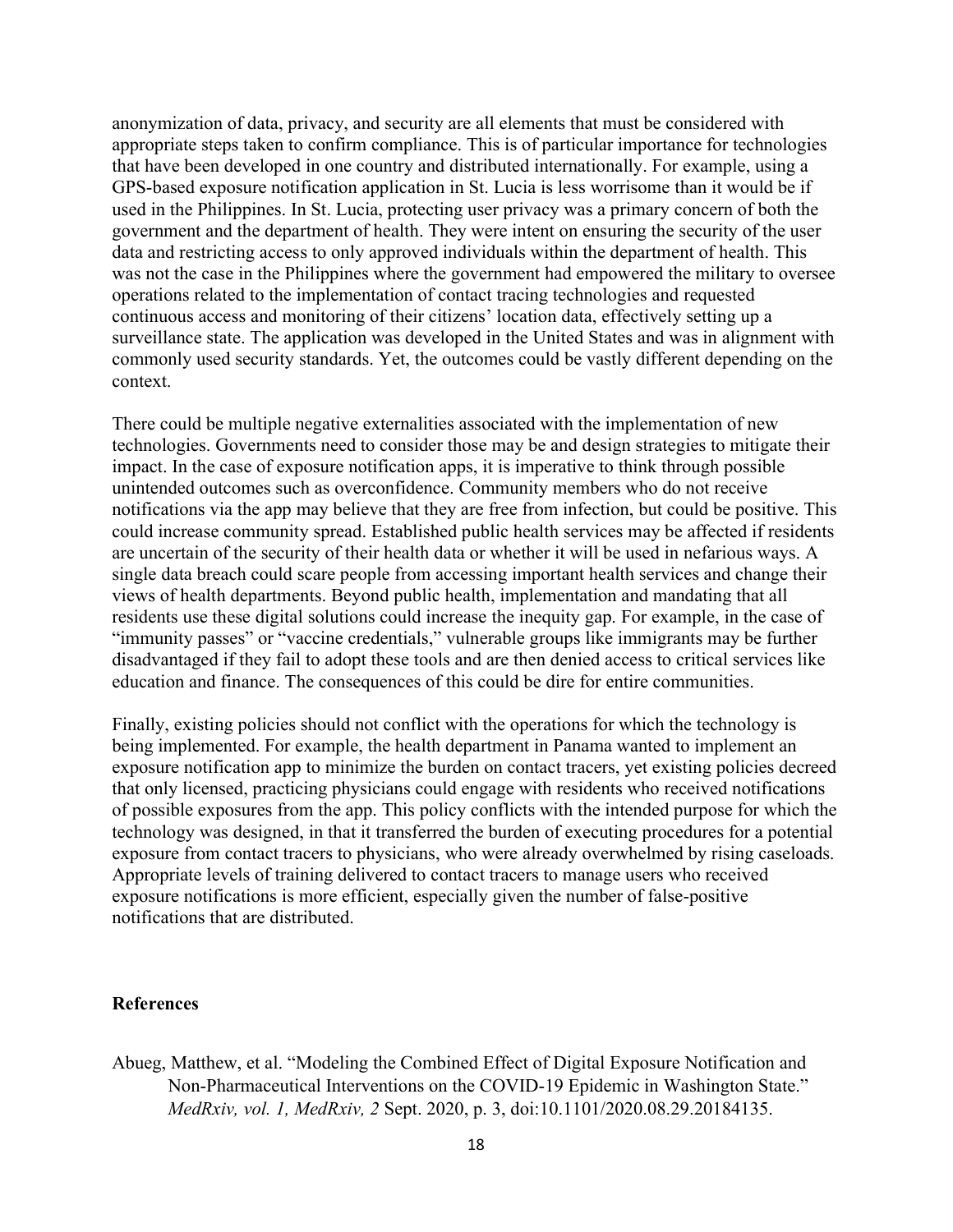- Albergotti, R. and Harwell, D., 2021. "Apple and Google are building a virus-tracking system. Health officials say it will be practically useless." [online] The Washington Post. Available at: https://www.washingtonpost.com/technology/2020/05/15/app-apple-googlevirus/ Accessed 14 April 2021.
- Apple. Exposure Notification | Apple Developer Documentation. 2020, https://developer.apple.com/documentation/exposurenotification.
- Asher Hamilton, I., 2020. Ireland's contact-tracing app has done so well that US states want to use it. [online] Business Insider. Available at: https://www.businessinsider.com/nearform-ireland-covid-19-contact-tracing-appapproached-us-states-2020-7 Accessed 17 April 2021.
- Beech, Peter. "What Is COVID-19's R Number and Why Does It Matter?" World Economic Forum, 8 May 2020, https://www.weforum.org/agenda/2020/05/covid-19-what-is-the-rnumber/.
- Center for Disease Control. Symptoms of Coronavirus . 22 Feb. 2021, https://www.cdc.gov/coronavirus/2019-ncov/symptomstesting/symptoms.html?CDC\_AA\_refVal=https%3A%2F%2Fwww.cdc.gov%2Fcoronavi rus%2F2019-ncov%2Fabout%2Fsymptoms.html.
- Center for Disease Control and Prevention. "Contact Tracing for COVID-19." CDC, 25 Feb. 2021, https://www.cdc.gov/coronavirus/2019-ncov/php/contact-tracing/contact-tracingplan/contact-tracing.html.
- De La Garza, Alejandro. "What Is Contact Tracing? How It Will Be Used for COVID-19 ." Time, Apr. 2020, https://time.com/5825140/what-is-contact-tracing-coronavirus/.
- Dube, Ryan, and José de Córdoba. "Ecuador City Beat One of World's Worst Outbreaks of Covid-19 - WSJ." The Wall Street Journal, 30 June 2020, https://www.wsj.com/articles/ecuador-city-beat-one-of-worlds-worst-outbreaks-of-covid-19-11593532974.
- England, Danelle O., et al. "An Audit of Contact Tracing for Cases of Chlamydia in the Australian Capital Territory." Sexual Health, vol. 2, no. 4, Sex Health, 2005, pp. 255–58, doi:10.1071/SH05021.
- Freeman, S. E. Privacy and Ethics for COVID-19 Surveillance Technologies of Pandemic Control // Privacy and Ethics for COVID-19 Surveillance. Oct. 2020, https://citrispolicylab.org/wp-content/uploads/2020/10/Technologies-of-Pandemic-Control\_2020.pdf.
- GMA News. "GMA News on Twitter: "READ: Makabayan Bloc Files Reso Seeking to Investigate the Irregularities, Effectiveness and Data Privacy of IATF Staysafe.Ph Project." Twitter, 1 July 2020, https://twitter.com/i/web/status/1278503768875646981.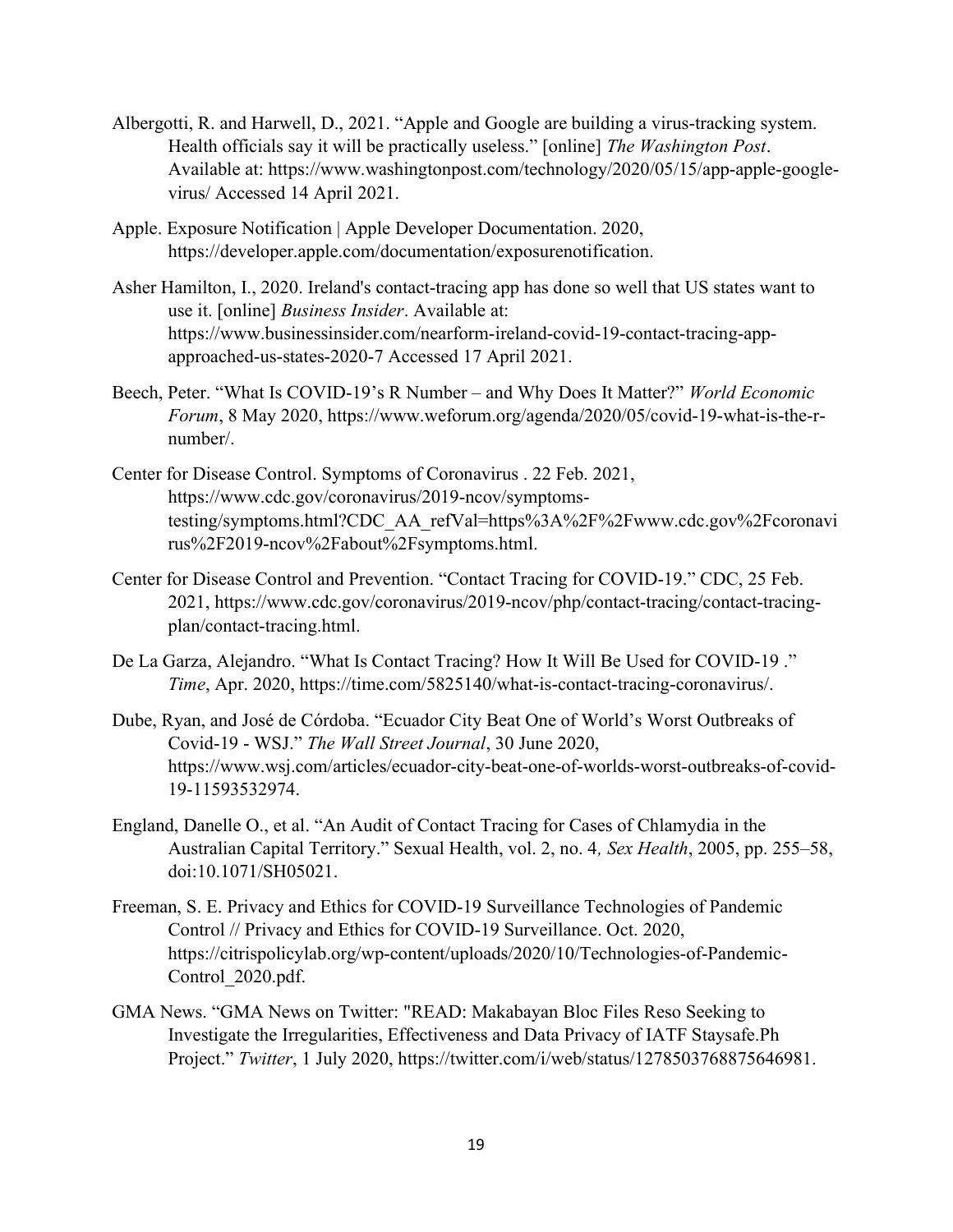- Gonzales, Gelo. "LIST: Coronavirus Contact Tracing Apps in the Philippines." Rappler.Com, 14 Apr. 2020, https://www.rappler.com/technology/features/coronavirus-contact-tracingapps-philippines.
- Goodman, Brenda. "Asymptomatic COVID: Silent, but Maybe Not Harmless." WebMD, 11 Aug. 2020, https://www.webmd.com/lung/news/20200811/asymptomatic-covid-silentbut-maybe-not-harmless.
- Gopinath, Gita. "The Great Lockdown: Worst Economic Downturn Since the Great Depression IMF Blog." IMFBlog, 14 Apr. 2020, https://blogs.imf.org/2020/04/14/the-greatlockdown-worst-economic-downturn-since-the-great-depression/.
- Hellewell, Joel, et al. "Feasibility of Controlling COVID-19 Outbreaks by Isolation of Cases and Contacts." The Lancet Global Health, vol. 8, no. 4, Elsevier Ltd, Apr. 2020, pp. e488–96, doi:10.1016/S2214-109X(20)30074-7.
- Housen, Tambri, et al. "How Long Are You Infectious When You Have Coronavirus?" The Conversation, 12 Apr. 2020, https://theconversation.com/how-long-are-you-infectiouswhen-you-have-coronavirus-135295.
- Human Rights Watch. "Ecuador: Privacy at Risk with Covid-19 Surveillance." Human Rights Watch Website, 1 July 2020, https://www.hrw.org/news/2020/07/01/ecuador-privacyrisk-covid-19-surveillance.
- Illmer, Andreas, et al. "Wuhan Lockdown: A Year of China's Fight against the Covid Pandemic." BBC News, 22 Jan. 2021, https://www.bbc.com/news/world-asia-china-55628488.
- James, Alex, et al. "Suppression and Mitigation Strategies for Control of COVID-19 in New Zealand." MedRxiv, medRxiv, 30 Mar. 2020, p. 2020.03.26.20044677, doi:10.1101/2020.03.26.20044677.
- Jayaram, H. 2021. "Increasing Adoption of Critical Digital Health Applications: An Analysis of Trust to Inform Channel Strategies." Harvard Kennedy School Library. April 2021
- Ji, Tuo, et al. "Lockdown Contained the Spread of 2019 Novel Coronavirus Disease in Huangshi City, China: Early Epidemiological Findings." Clinical Infectious Diseases, vol. 71, no. 6, Oxford University Press, Sept. 2020, pp. 1454–60, doi:10.1093/cid/ciaa390.
- Johansson, Michael A., et al. "SARS-CoV-2 Transmission From People Without COVID-19 Symptoms." JAMA Network Open, vol. 4, no. 1, NLM (Medline), Jan. 2021, p. e2035057, doi:10.1001/jamanetworkopen.2020.35057.
- Johns Hopkins Center for Health Security. A National Plan to Enable Comprehensive COVID-19 Case Finding and Contact Tracing in the US. 2020.
- Kass, Nancy E. "An Ethics Framework for Public Health." American Journal of Public Health, vol. 91, no. 11, American Public Health Association Inc., Nov. 2001, pp. 1776–82, doi:10.2105/AJPH.91.11.1776.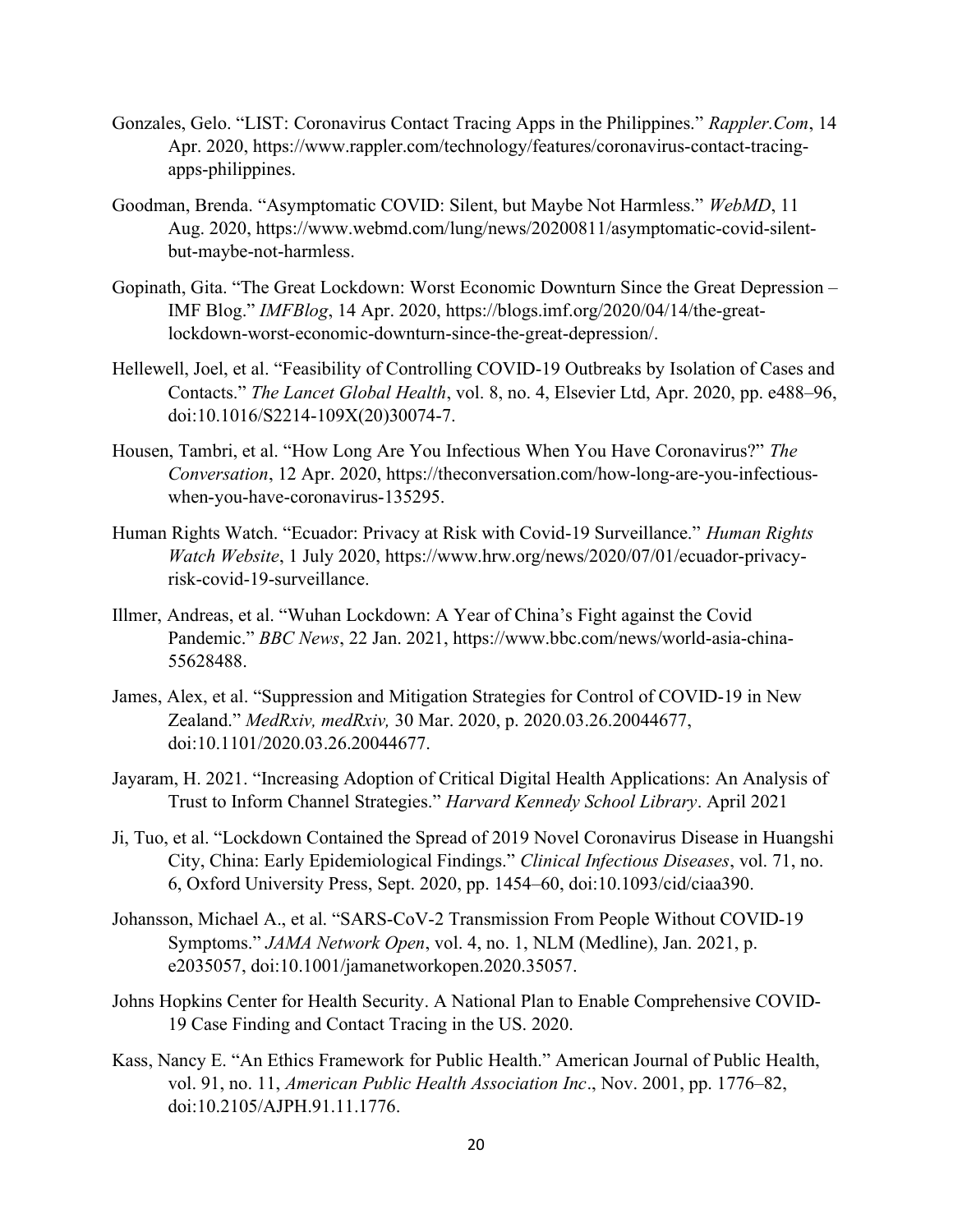- Kass, Nancy E., and Andrea C. Gielen. "The Ethics of Contact Tracing Programs and Their Implications for Women." Duke Journal of Gender Law & Policy, 1998.
- Keeling, Matt J., et al. "Efficacy of Contact Tracing for the Containment of the 2019 Novel Coronavirus (COVID-19)." Journal of Epidemiology and Community Health, vol. 74, no. 10, BMJ Publishing Group, Oct. 2020, pp. 861–66, doi:10.1136/jech-2020-214051.
- Lai, Sean Han Sheng, et al. "The Experience of Contact Tracing in Singapore in the Control of COVID-19: Highlighting the Use of Digital Technology." International Orthopaedics, vol. 45, no. 1, Springer Science and Business Media Deutschland GmbH, Jan. 2021, pp. 65–69, doi:10.1007/s00264-020-04646-2.
- Landman, Keren. "Contact Tracing: How It Works And How It's Helping Slow Coronavirus." National Public Radio, 10 Mar. 2020, https://www.npr.org/sections/healthshots/2020/03/10/814129534/how-the-painstaking-work-of-contact-tracing-can-slow-thespread-of-an-outbreak.
- Leclerc, Quentin J., et al. "What Settings Have Been Linked to SARS-CoV-2 Transmission Clusters?" Wellcome Open Research, vol. 5, F1000 Research Ltd, May 2020, p. 83, doi:10.12688/wellcomeopenres.15889.1.
- Loredo, Carla, et al. "Yield of Close Contact Tracing Using Two Different Programmatic Approaches from Tuberculosis Index Cases: A Retrospective Quasi-Experimental Study." BMC Pulmonary Medicine, vol. 14, no. 1, BioMed Central Ltd., Aug. 2014, pp. 1–8, doi:10.1186/1471-2466-14-133.
- Mallapaty, Smriti. "How Deadly Is the Coronavirus? Scientists Are Close to an Answer." Nature, vol. 582, no. 7813, NLM (Medline), 16 June 2020, pp. 467–68, doi:10.1038/d41586-020-01738-2.
- Mei, Ciqi. "Policy Style, Consistency and the Effectiveness of the Policy Mix in China's Fight against COVID-19." Policy and Society, vol. 39, no. 3, Taylor and Francis Ltd., July 2020, pp. 309–25, doi:10.1080/14494035.2020.1787627.
- Mesa, Jesús. "'A Guayaquil No La Salvamos a Tiempo, Pero Evitamos Algo Peor.'" El Mundo, 2 July 2020, https://www.elespectador.com/noticias/el-mundo/a-guayaquil-no-lasalvamos-a-tiempo-pero-evitamos-algo-peor/.
- MIT Technology Review COVID Tracing Tracker. A Flood of Coronavirus Apps Are Tracking Us. Now It's Time to Keep Track of Them. https://www.technologyreview.com/2020/05/07/1000961/launching-mittr-covid-tracingtracker/. Accessed 7 Apr. 2021.
- Moncada, Blanca. "'A Guayaquil No La Salvamos a Tiempo, Pero Se Evitó Algo Peor.'" Expreso, 27 June 2020, https://www.expreso.ec/guayaquil/proyecto-covid-19-entrevista-14489.html.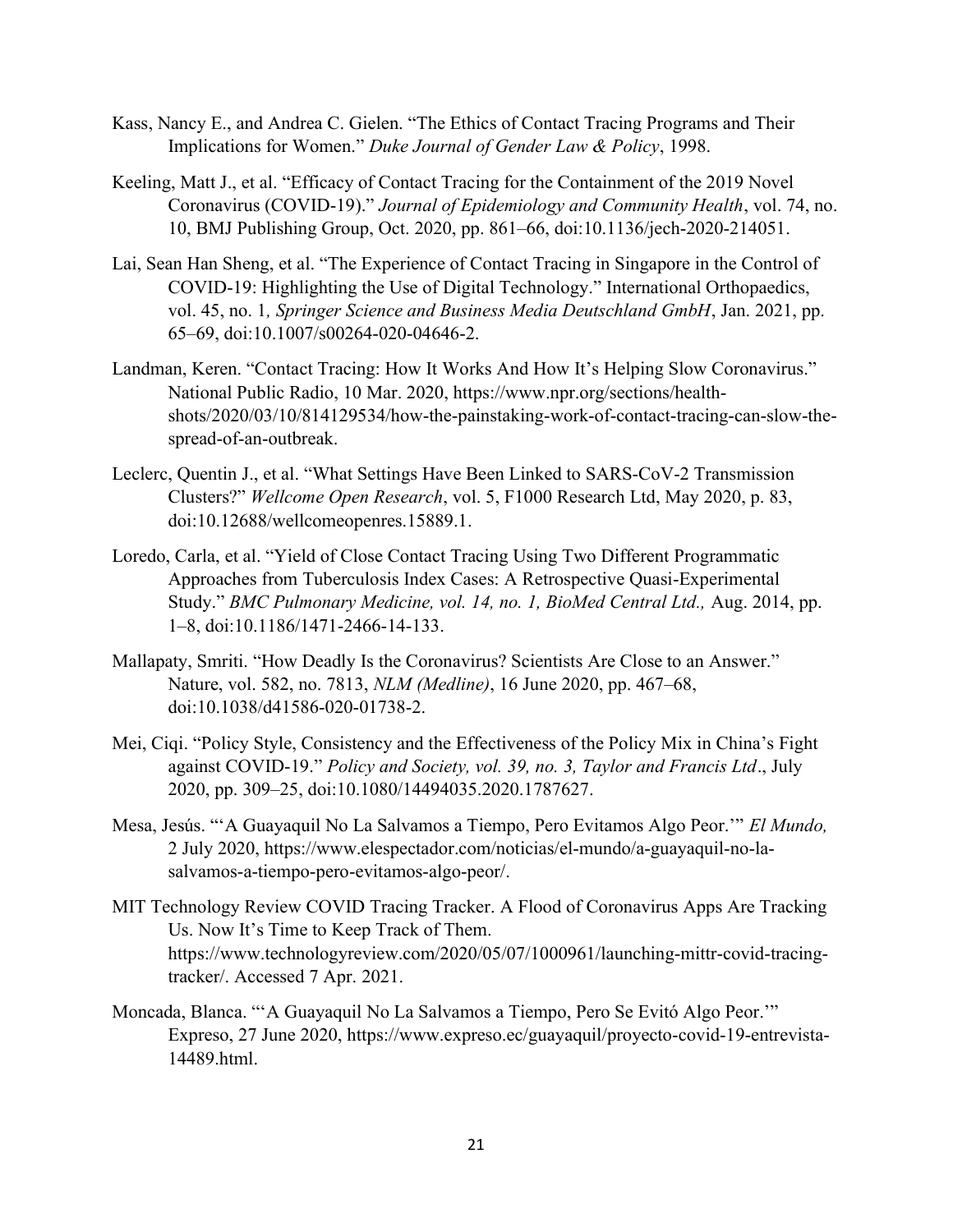- Morley, Jessica, et al. "Ethical Guidelines for COVID-19 Tracing Apps." Nature, vol. 582, no. 7810, Nature Research, June 2020, pp. 29–31, doi:10.1038/d41586-020-01578-0.
- National Institutes of Health. Coronaviruses | NIH: National Institute of Allergy and Infectious Diseases. https://www.niaid.nih.gov/diseases-conditions/coronaviruses. Accessed 7 Apr. 2021.
- NearForm Enterprise Software Solution Development. 2020. "Ireland donates contact tracing app to Linux Foundation." [online] Available at https://www.nearform.com/blog/irelanddonates-contact-tracing-app-to-linux-foundation/ Accessed 17 April 2021.
- OECD. "OECD Economic Surveys: Italy 2019." OECD Data, OECD, 1 Apr. 2019, doi:10.1787/369ec0f2-en.
- Oran, Daniel P., and Eric J. Topol. "Prevalence of Asymptomatic SARS-CoV-2 Infection : A Narrative Review." Annals of Internal Medicine, vol. 173, no. 5, NLM (Medline), 1 Sept. 2020, pp. 362–67, doi:10.7326/M20-3012.
- Peak, Corey M., et al. "Comparative Impact of Individual Quarantine vs. Active Monitoring of Contacts for the Mitigation of COVID-19: A Modelling Study." MedRxiv, medRxiv, 26 Apr. 2020, doi:10.1101/2020.03.05.20031088.
- Reader, Ruth. "Apple and Google's Contact Tracing Only Works on New Phones." Fast Company, 24 Aug. 2020, https://www.fastcompany.com/90542415/apple-and-googlescontact-tracing-apps-only-work-on-new-phones-thats-a-problem.
- Rodríguez, P., Graña, S., Alvarez-León, E.E. et al. "A population-based controlled experiment assessing the epidemiological impact of digital contact tracing." Nat Commun 12, 587 (2021). https://doi.org/10.1038/s41467-020-20817-6
- Oxford Research. Digital contact tracing can slow or even stop coronavirus transmission and ease us out of lockdown. [online] Available at: https://www.research.ox.ac.uk/article/2020-04-16-digital-contact-tracing-can-slow-oreven-stop-coronavirus-transmission-and-ease-us-out-of-lockdown Accessed 17 April 2021.
- Reuters. "New Zealand Shuts Border to All Foreigners to Curb Spread of Coronavirus." Reuters, 19 Mar. 2020, https://www.reuters.com/article/us-health-coronavirus-newzealand-banidUSKBN2160KX.
- Sagar, Mohit. "The Importance of Contact Tracing in Singapore and the Role Technology Plays." OpenGov Asia, 17 Mar. 2020, https://opengovasia.com/the-importance-ofcontact-tracing-in-singapore-and-the-role-technology-plays/.
- Saxe, Rose. "Contact Tracing and COVID-19: Lessons From HIV." ACLU News & Commentary, 15 May 2020, https://www.aclu.org/news/hiv/contact-tracing-and-covid-19-lessons-from-hiv/.